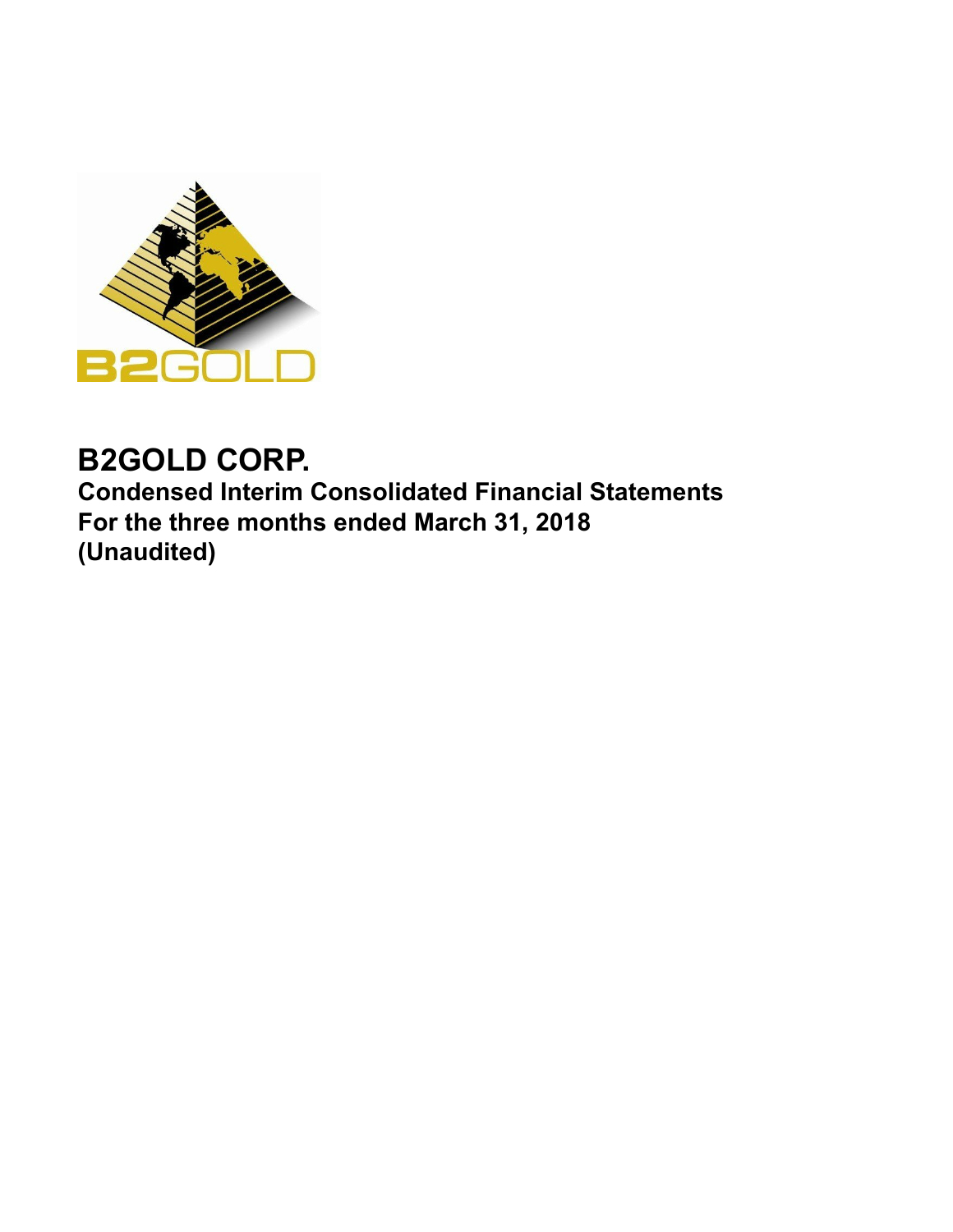### **B2GOLD CORP. CONDENSED INTERIM CONSOLIDATED STATEMENTS OF OPERATIONS FOR THE THREE MONTHS ENDED MARCH 31**

(Expressed in thousands of United States dollars, except per share amounts) (Unaudited)

|                                                                                     | 2018                | 2017       |
|-------------------------------------------------------------------------------------|---------------------|------------|
| Gold revenue                                                                        | \$<br>344,288<br>\$ | 146,256    |
| <b>Cost of sales</b>                                                                |                     |            |
| Production costs                                                                    | (122, 298)          | (67, 047)  |
| Depreciation and depletion                                                          | (81, 248)           | (36, 381)  |
| Royalties and production taxes                                                      | (21, 162)           | (5, 762)   |
| <b>Total cost of sales</b>                                                          | (224, 708)          | (109, 190) |
| <b>Gross profit</b>                                                                 | 119,580             | 37,066     |
|                                                                                     |                     |            |
| General and administrative                                                          | (12,018)            | (7, 381)   |
| Share-based payments (Note 9)                                                       | (3,994)             | (1,601)    |
| Impairment of long-lived assets (Note 6)                                            | (18, 186)           |            |
| Write-down of mineral property interests                                            |                     | (1,439)    |
| Provision for non-recoverable input taxes                                           | (556)               | (578)      |
| Foreign exchange (losses) gains                                                     | (367)               | 319        |
| Other                                                                               | (961)               | (959)      |
| <b>Operating income</b>                                                             | 83,498              | 25,427     |
| Unrealized gain (loss) on fair value of convertible notes (Note 8)                  | 11,214              | (14, 456)  |
| Community relations                                                                 | (1, 343)            | (1,580)    |
| Interest and financing expense                                                      | (8, 305)            | (2, 133)   |
| Realized gains (losses) on derivative instruments                                   | 923                 | (448)      |
| Unrealized gains (losses) on derivative instruments                                 | 2,105               | (5, 337)   |
| Write-down of long-term investments (Note 5)                                        |                     | (883)      |
| Other                                                                               | (133)               | (189)      |
| Income before taxes                                                                 | 87,959              | 401        |
| Current income tax, withholding and other taxes expense (Note 13)                   | (39, 479)           | (4,760)    |
| Deferred income tax recovery (expense) (Note 13)                                    | 8,948               | (198)      |
| Net income (loss) for the period                                                    | \$<br>57,428<br>\$  | (4, 557)   |
| Attributable to:                                                                    |                     |            |
| Shareholders of the Company                                                         | \$<br>56,482<br>\$  | (5, 499)   |
| Non-controlling interests                                                           | 946                 | 942        |
| Net income (loss) for the period                                                    | \$<br>57,428<br>\$  | (4, 557)   |
| Earnings (loss) per share<br>(attributable to shareholders of the Company) (Note 9) |                     |            |
| Basic                                                                               | \$<br>0.06<br>\$    | (0.01)     |
| Diluted                                                                             | \$<br>\$<br>0.04    | (0.01)     |
| Weighted average number of common shares outstanding<br>(in thousands) (Note 9)     |                     |            |
| Basic                                                                               | 982,160             | 970,440    |
| Diluted                                                                             | 1,063,532           | 970,440    |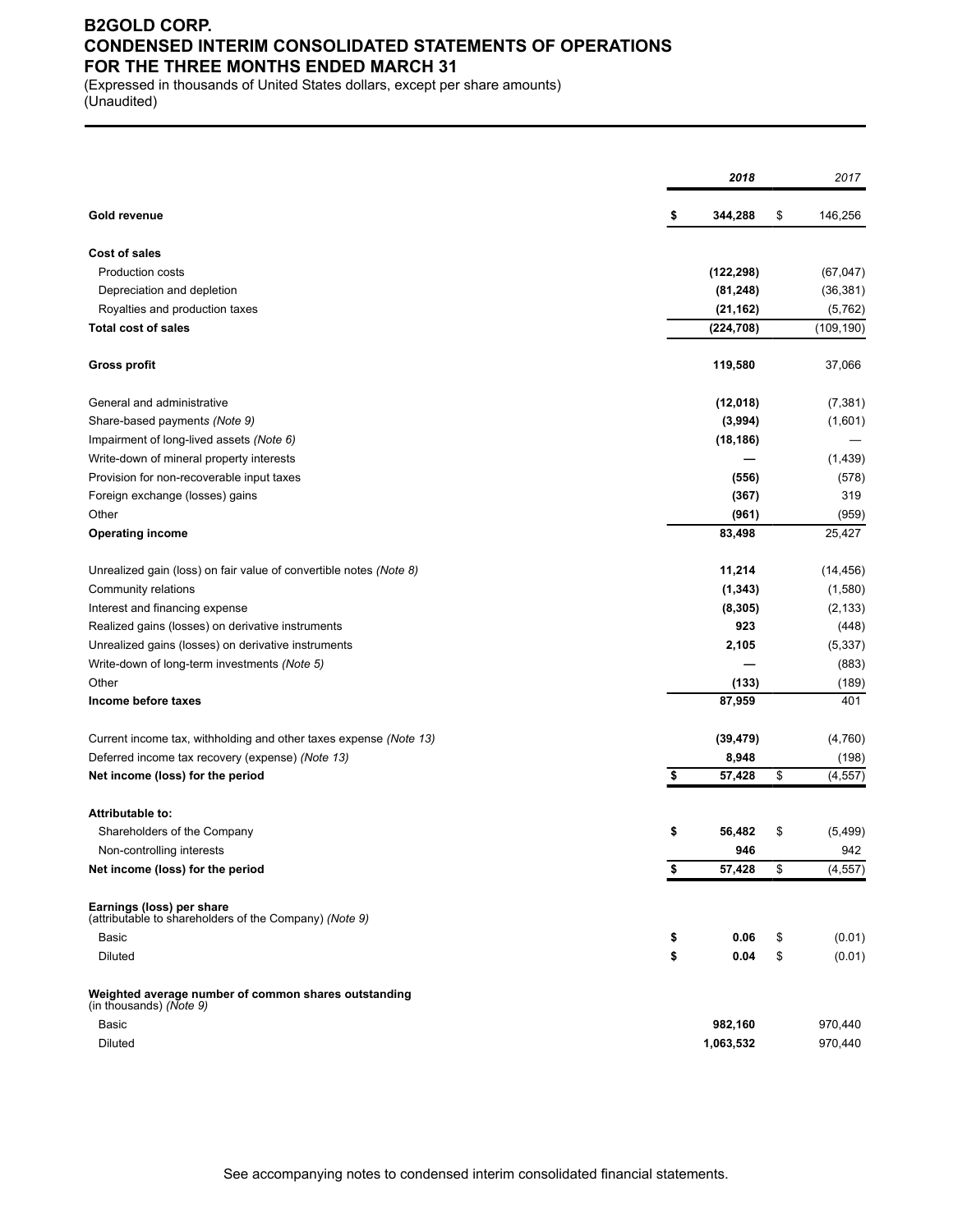### **B2GOLD CORP. CONDENSED INTERIM CONSOLIDATED STATEMENTS OF COMPREHENSIVE INCOME FOR THE THREE MONTHS ENDED MARCH 31**

(Expressed in thousands of United States dollars) (Unaudited)

|                                                                             |    | 2018    | 2017           |
|-----------------------------------------------------------------------------|----|---------|----------------|
| Net income (loss) for the period                                            |    | 57,428  | \$<br>(4, 557) |
| Other comprehensive (loss) income                                           |    |         |                |
| Items that will not be subsequently reclassified to net income:             |    |         |                |
| Impact of change in credit spread on convertible notes (Note 8)             |    | (68)    |                |
| Unrealized (loss) gain on investments, net of deferred tax expense (Note 5) |    | (2,948) | 3,181          |
| Other comprehensive (loss) income for the period                            |    | (3,016) | 3,181          |
| Total comprehensive income (loss) for the period                            |    | 54,412  | \$<br>(1,376)  |
| Total other comprehensive (loss) income attributable to:                    |    |         |                |
| Shareholders of the Company                                                 | \$ | (3,016) | \$<br>3,181    |
| Non-controlling interests                                                   |    |         |                |
|                                                                             | S  | (3,016) | \$<br>3,181    |
| Total comprehensive income (loss) attributable to:                          |    |         |                |
| Shareholders of the Company                                                 | \$ | 53,466  | \$<br>(2,318)  |
| Non-controlling interests                                                   |    | 946     | 942            |
|                                                                             |    | 54,412  | \$<br>(1,376)  |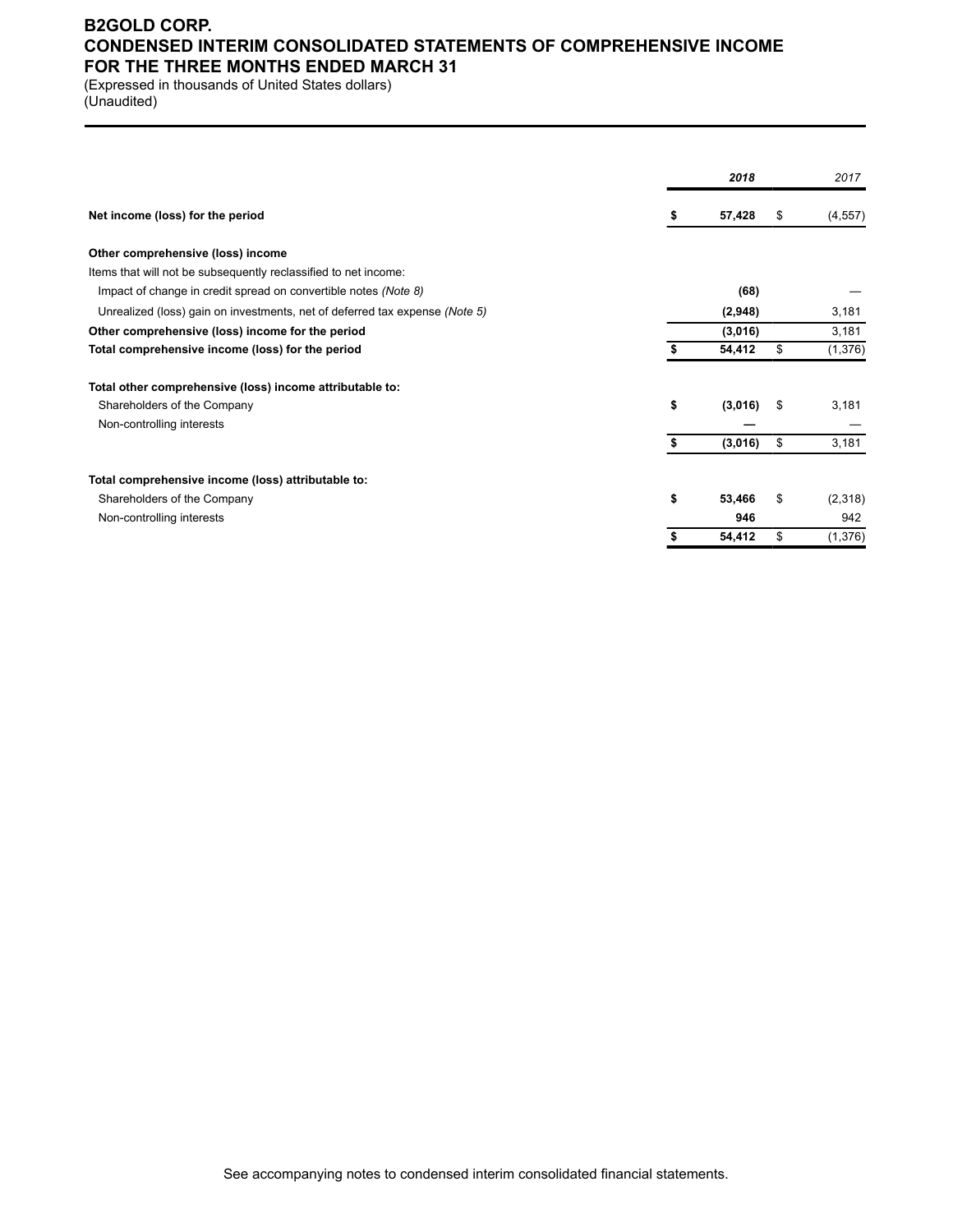### **B2GOLD CORP. CONDENSED INTERIM CONSOLIDATED STATEMENTS OF CASH FLOWS FOR THE THREE MONTHS ENDED MARCH 31**

(Expressed in thousands of United States dollars) (Unaudited)

|                                                                              | 2018          | 2017           |
|------------------------------------------------------------------------------|---------------|----------------|
| <b>Operating activities</b>                                                  |               |                |
| Net income (loss) for the period                                             | \$<br>57,428  | \$<br>(4, 557) |
| Non-cash charges, net (Note 14)                                              | 74,717        | 47,376         |
| Changes in non-cash working capital (Note 14)                                | 13,810        | (16, 961)      |
| Proceeds from prepaid sales (Note 10)                                        |               | 15,000         |
| Changes in long-term value added tax receivables                             | 1,321         | (1,259)        |
| Cash provided by operating activities                                        | 147,276       | 39,599         |
| <b>Financing activities</b>                                                  |               |                |
| Repayment of credit facility (Note 8)                                        | (75,000)      |                |
| Fekola equipment loan facility, drawdowns net of transaction costs (Note 8)  | 20,859        | 26,126         |
| Repayment of Otjikoto equipment loan facility (Note 8)                       | (2,580)       | (2,269)        |
| Masbate equipment loan facility, drawdowns net of transaction costs (Note 8) | 4,435         |                |
| Repayments of Masbate equipment loan facility (Note 8)                       | (437)         |                |
| Repayment of Nicaraguan equipment loans                                      | (425)         | (307)          |
| Interest and commitment fees paid                                            | (6, 887)      | (2,503)        |
| Common shares issued for cash on exercise of stock options (Note 9)          | 4,875         | 17,968         |
| Restricted cash movement                                                     | (1, 418)      | (4, 286)       |
| Cash (used) provided by financing activities                                 | (56, 578)     | 34,729         |
| <b>Investing activities</b>                                                  |               |                |
| Expenditures on mining interests:                                            |               |                |
| Fekola Mine, development and sustaining capital                              | (21, 087)     | (67, 810)      |
| Otjikoto Mine, development and sustaining capital                            | (11, 376)     | (12, 552)      |
| Masbate Mine, development and sustaining capital                             | (11, 837)     | (14, 954)      |
| Libertad Mine, development and sustaining capital                            | (4, 615)      | (3,592)        |
| Limon Mine, development and sustaining capital                               | (5,980)       | (3,331)        |
| Gramalote Project, prefeasibility and exploration                            | (2, 436)      | (2,585)        |
| Other exploration and development (Note 14)                                  | (13, 653)     | (11, 013)      |
| Other                                                                        | (15)          | (26)           |
| Cash used by investing activities                                            | (70, 999)     | (115, 863)     |
| Increase (decrease) in cash and cash equivalents                             | 19,699        | (41, 535)      |
| Effect of exchange rate changes on cash and cash equivalents                 | 749           | 95             |
| Cash and cash equivalents, beginning of period                               | 147,468       | 144,671        |
| Cash and cash equivalents, end of period                                     | \$<br>167,916 | \$<br>103,231  |

**Supplementary cash flow information** *(Note 14)*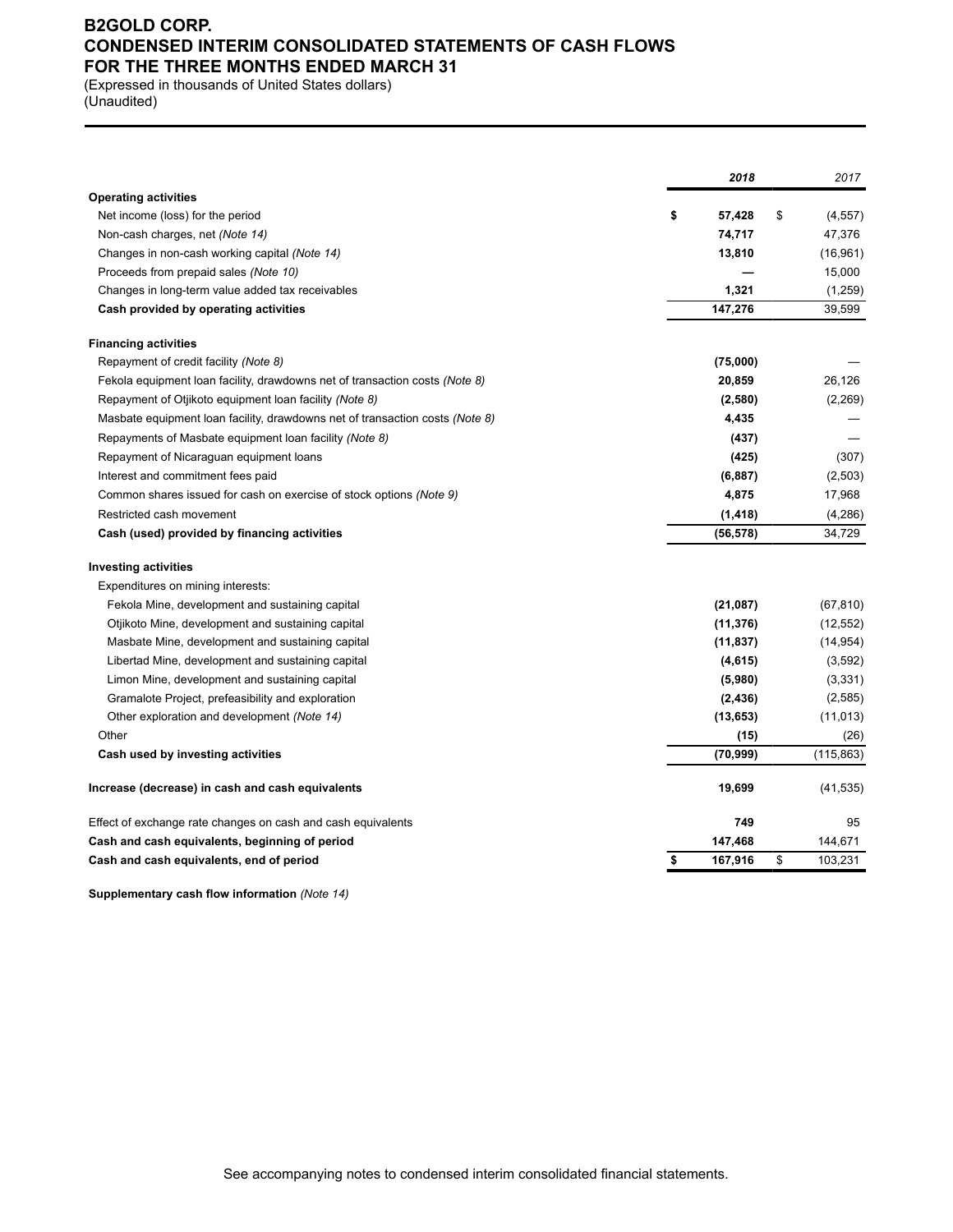### **B2GOLD CORP. CONDENSED INTERIM CONSOLIDATED BALANCE SHEETS** (Expressed in thousands of United States dollars)

(Unaudited)

|                                                                   | As at March 31,<br>2018 | As at December 31,<br>2017 |
|-------------------------------------------------------------------|-------------------------|----------------------------|
| <b>Assets</b>                                                     |                         |                            |
| Current                                                           |                         |                            |
| Cash and cash equivalents                                         | \$<br>167,916           | \$<br>147,468              |
| Accounts receivable, prepaids and other                           | 21,311                  | 20,603                     |
| Value-added and other tax receivables                             | 20,565                  | 21,335                     |
| Inventories (Note 4)                                              | 214,709                 | 206,445                    |
|                                                                   | 424,501                 | 395,851                    |
| Assets held for sale (Note 6)                                     | 10,855                  |                            |
| Long-term investments (Note 5)                                    | 6,796                   | 9,744                      |
| Value-added tax receivables                                       | 21,768                  | 22,318                     |
| <b>Mining interests (Notes 6 and Note 17 - Schedules)</b>         |                         |                            |
| Owned by subsidiaries                                             | 2,076,862               | 2,124,133                  |
| Investments in joint ventures                                     | 67,644                  | 65,830                     |
| Other assets (Note 7)                                             | 42,646                  | 39,848                     |
| Deferred income taxes                                             | 36,559                  | 27,433                     |
|                                                                   | 2,687,631<br>\$         | \$<br>2,685,157            |
| <b>Liabilities</b>                                                |                         |                            |
| Current                                                           |                         |                            |
| Accounts payable and accrued liabilities                          | 80,902<br>\$            | \$<br>95,092               |
| Current income and other taxes payable                            | 62,168                  | 26,448                     |
| Current portion of derivative instruments at fair value (Note 11) | 2,380                   | 4,952                      |
| Current portion of long-term debt (Note 8)                        | 299,070                 | 302,630                    |
| Current portion of prepaid sales (Note 10)                        | 63,000                  | 60,000                     |
| Current portion of mine restoration provisions                    | 1,819                   | 1,819                      |
| Other current liabilities                                         | 3,381                   | 3,603                      |
|                                                                   | 512,720                 | 494,544                    |
| Long-term debt (Note 8)                                           | 343,464                 | 399,551                    |
| Prepaid sales (Note 10)                                           | 12,000                  | 30,000                     |
| Mine restoration provisions                                       | 93,553                  | 96,627                     |
| Deferred income taxes                                             | 81,696                  | 81,518                     |
| <b>Employee benefits obligation</b>                               | 12,596                  | 14,708                     |
| Other long-term liabilities                                       | 1,687                   | 1,816                      |
|                                                                   | 1,057,716               | 1,118,764                  |
| Equity                                                            |                         |                            |
| Shareholders' equity                                              |                         |                            |
| Share capital (Note 9)                                            |                         |                            |
| Issued: 983,236,277 common shares (Dec 31, 2017 - 980,932,908)    | 2,203,759               | 2,197,267                  |
| Contributed surplus                                               | 62,451                  | 60,039                     |
| Accumulated other comprehensive loss                              | (142, 788)              | (94, 294)                  |
| Deficit                                                           | (508, 948)              | (610,908)                  |
|                                                                   | 1,614,474               | 1,552,104                  |
| Non-controlling interests                                         | 15,441                  | 14,289                     |
|                                                                   | 1,629,915               | 1,566,393                  |
|                                                                   | 2,687,631<br>\$         | \$<br>2,685,157            |
| Commitments (Note 16)                                             |                         |                            |
| "Clive T. Johnson"<br>Director                                    |                         |                            |
| Approved by the Board                                             | "Robert J. Gayton"      | Director                   |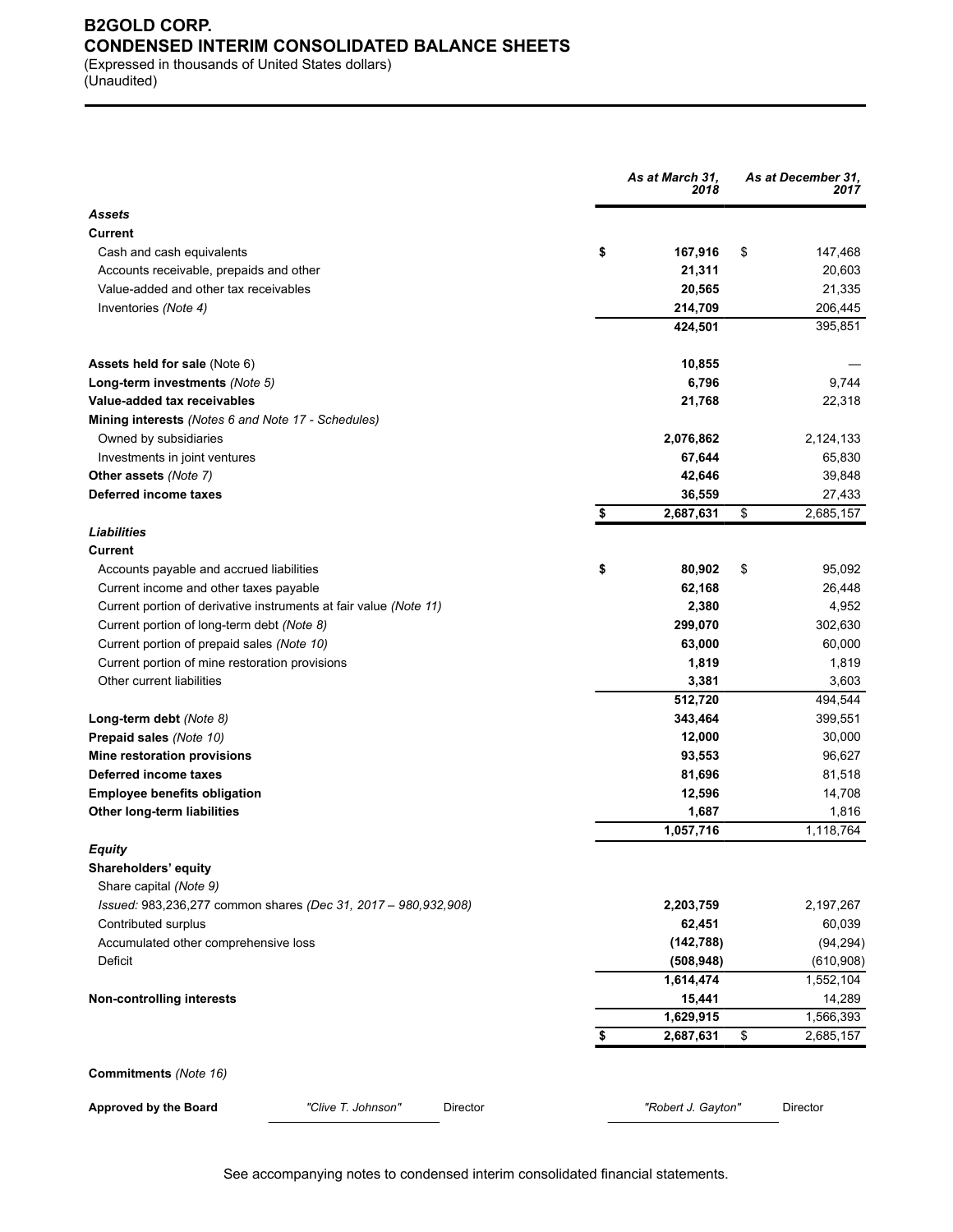### **B2GOLD CORP. CONDENSED INTERIM CONSOLIDATED STATEMENTS OF CHANGES IN EQUITY FOR THE THREE MONTHS ENDED MARCH 31**

(Expressed in thousands of United States dollars) (Unaudited)

|                                                                    |                           |                         |                        | 2018                                                 |                 |                                  |                 |
|--------------------------------------------------------------------|---------------------------|-------------------------|------------------------|------------------------------------------------------|-----------------|----------------------------------|-----------------|
|                                                                    | <b>Shares</b><br>('000's) | <b>Share</b><br>capital | Contributed<br>surplus | <b>Accumulated</b><br>other<br>comprehensive<br>loss | <b>Deficit</b>  | Non-<br>controlling<br>interests | Total<br>equity |
| Balance at December 31, 2017                                       | 980,933                   | $$2,197,267$ \$         | 60,039 \$              | $(94, 294)$ \$                                       | $(610,908)$ \$  | 14,289                           | \$1,566,393     |
| IFRS 9 transition adjustment on<br>January 1, 2018 (Note 2)        |                           |                         |                        | (45, 478)                                            | 45,478          |                                  |                 |
| Net income for the period                                          |                           |                         |                        |                                                      | 56,482          | 946                              | 57,428          |
| Impact of change in credit spread on<br>convertible notes (Note 8) |                           |                         |                        | (68)                                                 |                 |                                  | (68)            |
| Unrealized loss on investments<br>(Note 5)                         |                           |                         |                        | (2,948)                                              |                 |                                  | (2,948)         |
| Payments received from non-<br>controlling interests               |                           |                         |                        |                                                      |                 | 206                              | 206             |
| Shares issued on exercise of stock<br>options (Note 9)             | 2,278                     | 4,467                   |                        |                                                      |                 |                                  | 4,467           |
| Shares issued on vesting of RSUs                                   | 25                        | 49                      | (49)                   |                                                      |                 |                                  |                 |
| Share-based payments (Note 9)                                      |                           |                         | 4,437                  |                                                      |                 |                                  | 4,437           |
| Transfer to share capital on exercise of<br>stock options          |                           | 1,976                   | (1,976)                |                                                      |                 |                                  |                 |
| Balance at March 31, 2018                                          | 983,236                   | $$2,203,759$ \$         | 62,451 \$              | $(142, 788)$ \$                                      | $(508, 948)$ \$ | 15,441                           | \$1,629,915     |

|                                                                |                           |                         |                        | 2017                                          |                 |                                  |                     |
|----------------------------------------------------------------|---------------------------|-------------------------|------------------------|-----------------------------------------------|-----------------|----------------------------------|---------------------|
|                                                                | <b>Shares</b><br>('000's) | <b>Share</b><br>capital | Contributed<br>surplus | Accumulated<br>other<br>comprehensive<br>loss | <b>Deficit</b>  | Non-<br>controlling<br>interests | Total<br>equity     |
| Balance at December 31, 2016                                   | 964,892                   | $$2,151,993$ \$         | 56,191 \$              | $(95, 435)$ \$                                | $(667,760)$ \$  | 9,575                            | \$1,454,564         |
| Net (loss) income for the period                               |                           |                         |                        |                                               | (5, 499)        | 942                              | (4, 557)            |
| Unrealized gain on investments, net of<br>deferred tax expense |                           |                         |                        | 3,181                                         |                 |                                  | 3,181               |
| Shares issued on exercise of stock<br>options                  | 8,351                     | 17,968                  |                        |                                               |                 |                                  | 17,968              |
| Shares pending issuance on exercise<br>of stock options        | 116                       | 171                     |                        |                                               |                 |                                  | 171                 |
| Shares issued on vesting of RSUs                               | 87                        | 133                     | (133)                  |                                               |                 |                                  |                     |
| Share-based payments (Note 9)                                  |                           |                         | 1,841                  |                                               |                 |                                  | 1,841               |
| Transfer to share capital on exercise of<br>stock options      |                           | 10,123                  | (10, 123)              |                                               |                 |                                  |                     |
| Balance at March 31, 2017                                      | 973,446                   | $$2,180,388$ \$         | 47,776 \$              | $(92, 254)$ \$                                | $(673, 259)$ \$ |                                  | 10,517 \$ 1,473,168 |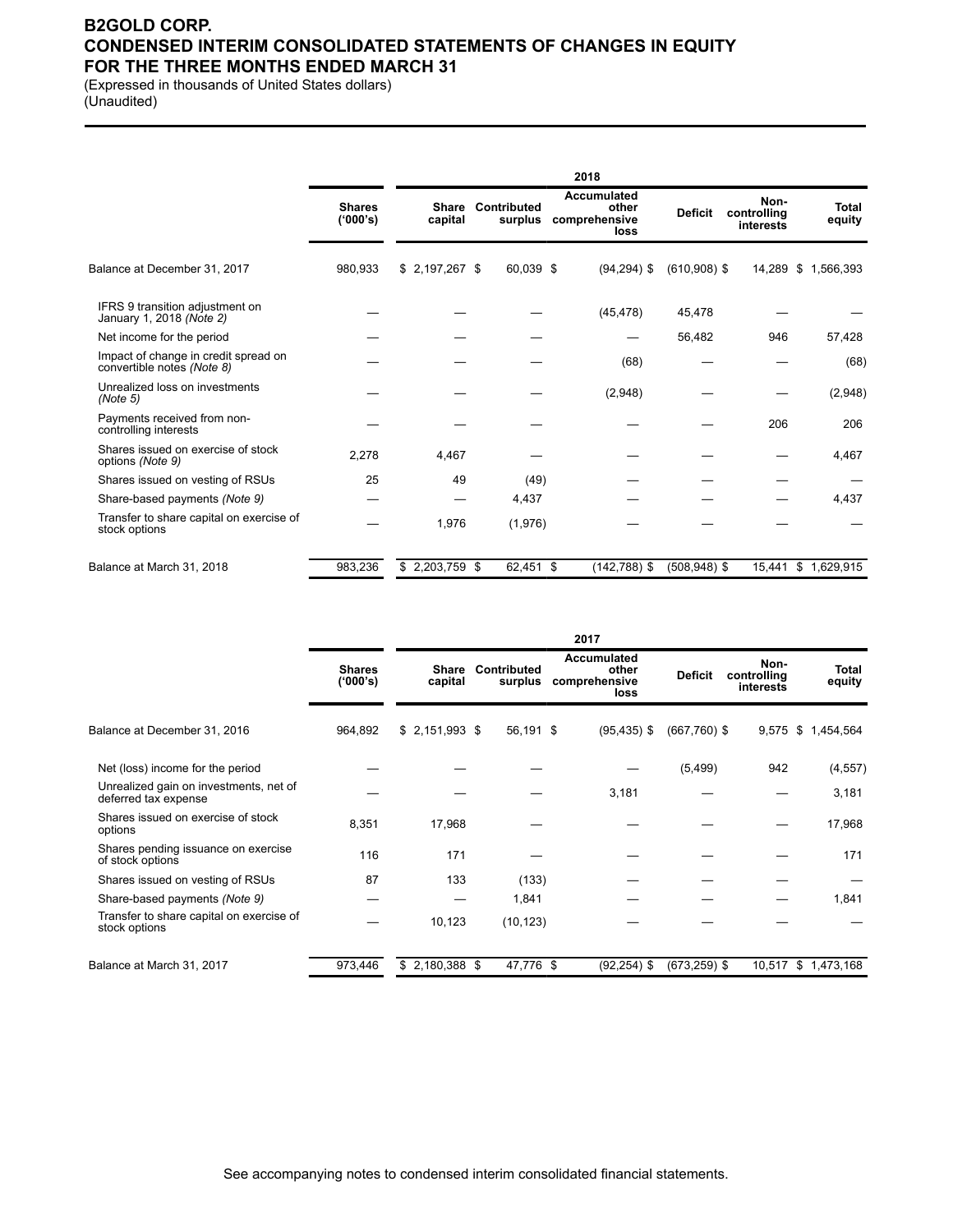(All tabular amounts are in thousands of United States dollars unless otherwise stated) (Unaudited)

#### *1 Nature of operations*

B2Gold Corp. ("B2Gold" or the "Company") is a Vancouver-based gold producer with five operating mines (one in Mali, one in Namibia, one in the Philippines and two in Nicaragua) and a portfolio of other evaluation and exploration assets in Mali, Burkina Faso, Colombia, Namibia, Nicaragua and Finland.

The Company operates the Fekola Mine in Mali, which commenced commercial production on November 30, 2017, the Otjikoto Mine in Namibia, the Masbate Mine in the Philippines, and the Libertad Mine and the Limon Mine in Nicaragua. The Company presently has an effective 81% interest in the Kiaka gold project in Burkina Faso, and a 49% joint venture interest in the Gramalote property in Colombia.

B2Gold is a public company which is listed on the Toronto Stock Exchange under the symbol "BTO", the NYSE MKT LLC under the symbol "BTG" and the Namibian Stock Exchange under the symbol "B2G". B2Gold's head office is located at Suite 3100, Three Bentall Centre, 595 Burrard Street, Vancouver, British Columbia, V7X 1J1.

#### *2 Basis of preparation*

These condensed interim consolidated financial statements have been prepared in accordance with International Accounting Standard 34, Interim Financial Reporting of International Financial Reporting Standards ("IFRS") as issued by the International Accounting Standards Board ("IASB"). These condensed interim consolidated financial statements should be read in conjunction with the audited consolidated financial statements for the year ended December 31, 2017, which have been prepared in accordance with IFRS as issued by the IASB.

Other than as stated below, these condensed interim consolidated financial statements follow the same accounting policies and methods of application as the most recent audited consolidated financial statements of the Company.

These condensed consolidated interim financial statements were authorized for issue by the Board of Directors on May 8, 2018.

#### *New accounting standards and amendments adopted*

The following standards have been adopted as at January 1, 2018 in accordance with the transitional provisions outlined in the respective standards.

#### *IFRS 15 - Revenue from contracts with customers*

IFRS 15, *Revenue from Contracts with Customers*, was adopted on January 1, 2018. The standard introduces a single, principles-based, five-step model for the recognition of revenue when control of goods is transferred to the customer. The five steps are: identify the contract(s) with the customer, identify the performance obligations in the contract, determine the transaction price, allocate the transaction price to each performance obligation and recognize revenue as each performance obligation is satisfied. IFRS 15 also requires enhanced disclosures about revenue to help users better understand the nature, amount, timing and uncertainty of revenue and cash flows from contracts with customers. The Company evaluated the effect the standard had on its sales recorded in its consolidated financial statements and determined there is no impact to the timing or amounts of revenue recognized in its statement of operations.

#### *IFRS 9 - Financial Instruments*

The final version of IFRS 9, *Financial Instruments*, was issued in July 2014 to replace IAS 39, *Financial Instruments: Recognition and Measurement*. IFRS 9 has two measurement categories for financial assets: amortized cost and fair value. Classification is determined at initial recognition in one of the following categories: fair value through profit and loss ("FVTPL"), fair value through other comprehensive income ("FVOCI") or at amortized cost. In addition, the standard amended some of the requirements of IFRS 7, *Financial Instruments: Disclosures*, including the requirement for added disclosures about investments in equity instruments measured at FVOCI and guidance on financial liabilities and derecognition of financial instruments. The Company adopted the standard on January 1, 2018. Retrospective application was required, but there was no requirement to restate comparative periods disclosed.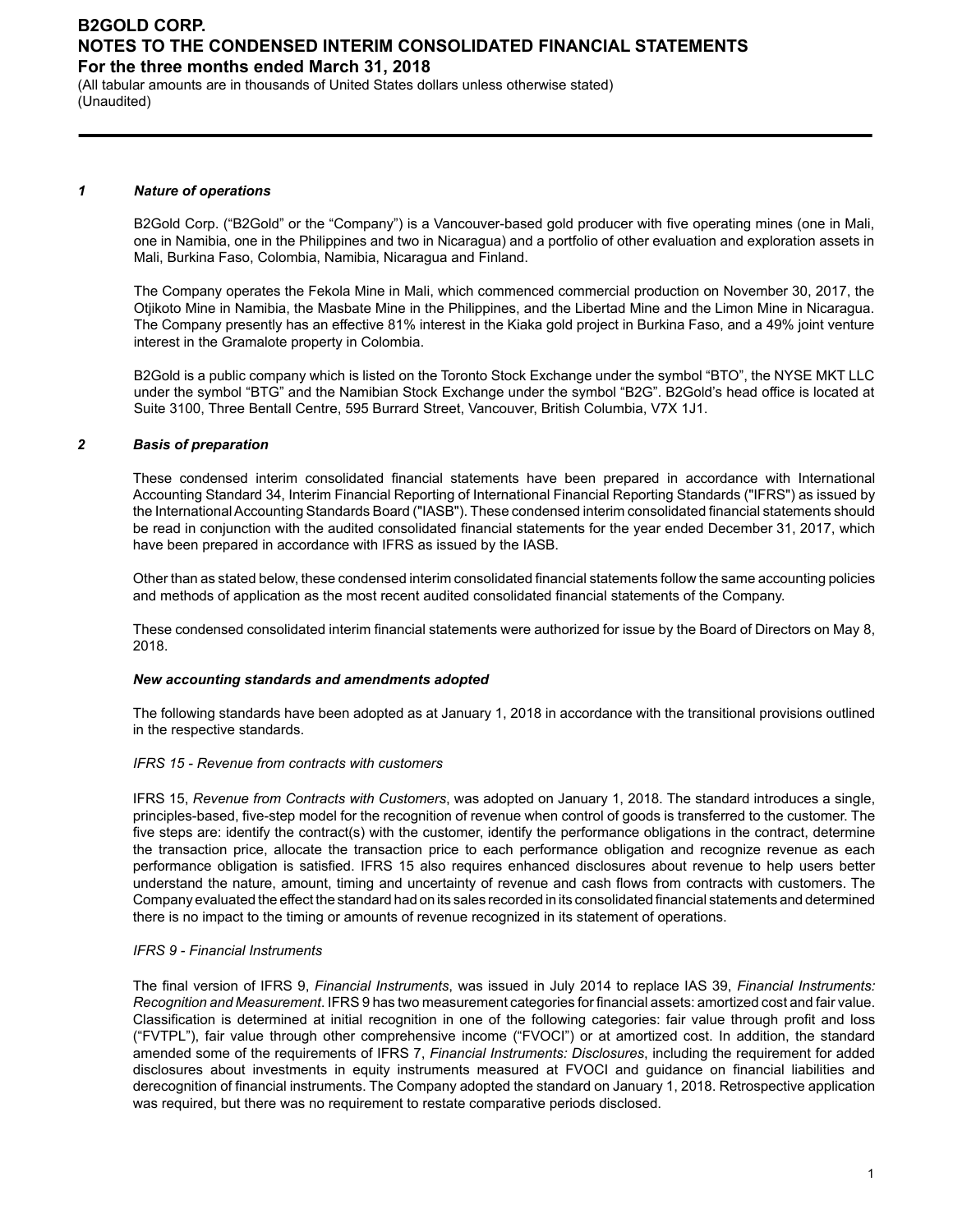(All tabular amounts are in thousands of United States dollars unless otherwise stated) (Unaudited)

> The Company has assessed the classification and measurement of its financial assets and financial liabilities under IFRS 9 and have summarized the original measurement categories under IAS 39 and the new measurement categories under IFRS 9 in the following table:

| <b>Measurement Categories</b> |                                                 |  |
|-------------------------------|-------------------------------------------------|--|
| <b>IAS 39</b>                 | <b>IFRS 9</b>                                   |  |
|                               |                                                 |  |
|                               |                                                 |  |
| Amortized cost                | Amortized cost                                  |  |
| Amortized cost                | Amortized cost                                  |  |
| Amortized cost                | Amortized cost                                  |  |
| <b>FVTPL &amp; FVOCI</b>      | <b>FVOCI</b>                                    |  |
| <b>FVTPI</b>                  | <b>FVTPL</b>                                    |  |
| Amortized cost                | Amortized cost                                  |  |
| <b>FVTPL</b>                  | <b>FVTPL</b><br>FVOCI for change in credit risk |  |
| Amortized cost                | Amortized cost                                  |  |
| Amortized cost                | Amortized cost                                  |  |
|                               |                                                 |  |

The Company has elected to irrevocably designate its long-term investments as FVOCI as they are not considered to be held for trading.

The Company applied the modified retrospective approach for the adoption of IFRS 9, whereby prior periods were not restated for the impact of the standard. As a result, a decrease in deficit of \$46 million with a corresponding adjustment to accumulated other comprehensive loss ("AOCI") was recognized on January 1, 2018 consisting of:

- Long-term investments (Note 5): reclassification of a \$35 million loss (net of a \$1 million deferred income tax recovery) from deficit to accumulated other comprehensive loss.
- Convertible senior subordinated notes (Note 8): reclassification of an \$11 million loss from deficit to AOCI.

The following is the new accounting policy for financial instruments under IFRS 9:

#### Financial instruments

The Company recognizes financial assets and liabilities on the balance sheet when the Company becomes party to the contractual provisions of the instrument.

#### *Cash and cash equivalents*

Cash and cash equivalents include cash on hand, deposits held with banks, and other short-term highly liquid investments with original maturities of three months or less. Cash and cash equivalents are classified and measured at amortized cost.

#### *Accounts receivable, accounts payable and accrued liabilities*

Accounts receivable, accounts payable and accrued liabilities are non-interest bearing and are initially measured at fair value, subsequently recorded at amortized cost which approximates fair value due to the short term to maturity. Where necessary, accounts receivable are net of expected credit losses. Accounts receivable are classified as financial assets measured at amortized cost and accounts payable and accrued liabilities are classified as financial liabilities measured at amortized cost.

#### *Long-term investments*

Equity investments in entities that are not subsidiaries, joint ventures or investments in associates are designated FVTPL unless they are irrevocably designated, on an individual basis, as FVOCI. These investments are measured at fair value on acquisition and at each reporting date. Any unrealized holding gains and losses related to long-term investments designated as FVOCI are excluded from net earnings and are included in other comprehensive income ("OCI"). Upon disposal, any accumulated gains and losses remain in equity.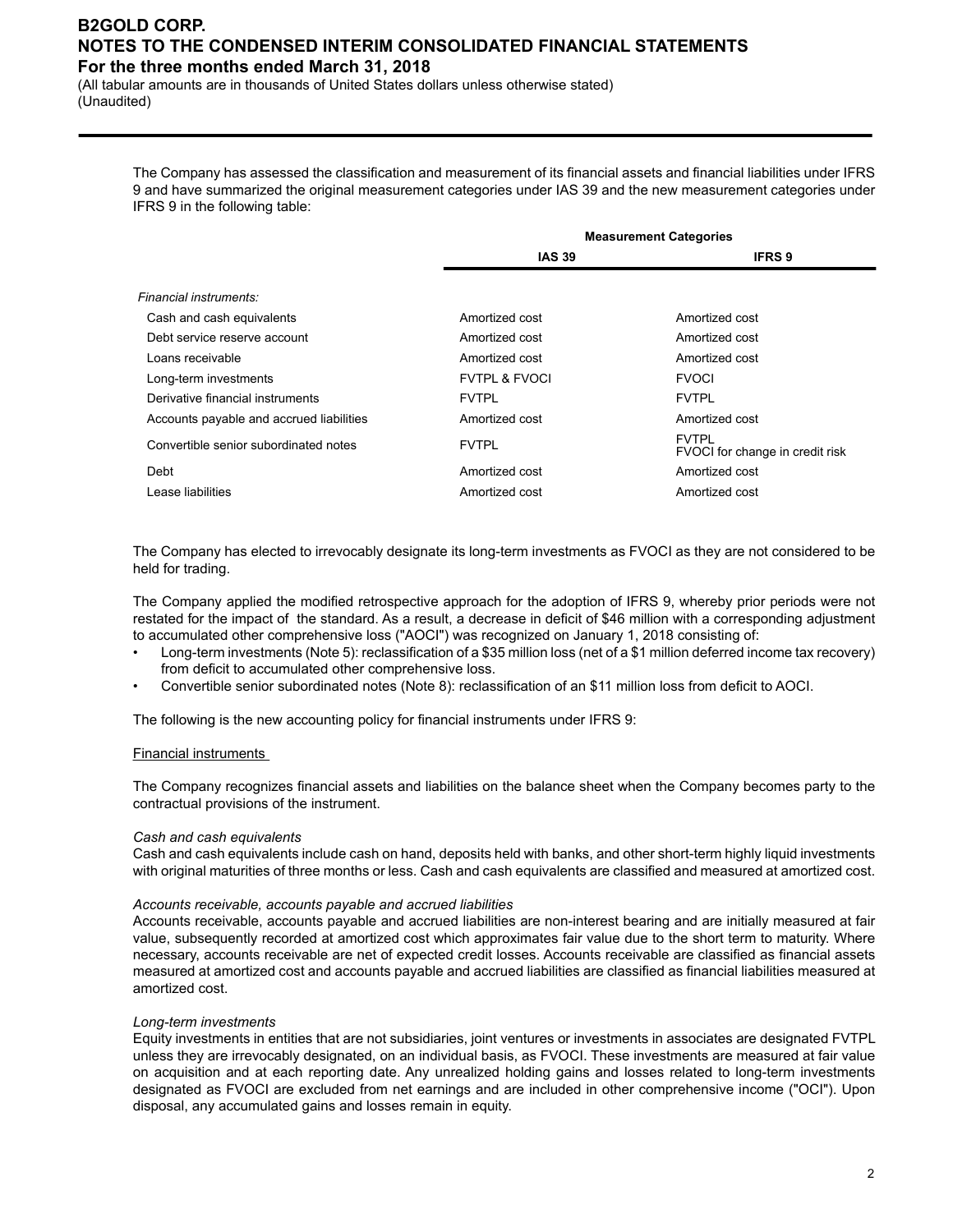(All tabular amounts are in thousands of United States dollars unless otherwise stated) (Unaudited)

#### *Lease liabilities*

Lease liabilities are interest bearing and are initially measured at the present value and subsequently recorded at amortized cost.

#### *Debt*

The Company initially recognizes all financial liabilities at fair value and classifies them as subsequently measured at either FVTPL or amortized cost, as appropriate. For debt subsequently measured at amortized cost, the effective interest rate method is used. Debt required to be classified as FVTPL is measured at fair value on each financial period-end date with gains and losses flowing through the statement of operations. For debt that is optionally classified as FVTPL, the part of the fair value change related to the Company's own credit risk is recorded in OCI rather than the statement of operations.

#### *Derivative instruments*

Derivative instruments, including embedded derivatives, are recorded at FVTPL and accordingly recorded on the balance sheet date at fair value. Unrealized gains and losses on derivatives held for trading are recorded as part of other gains or losses in earnings. Fair values for derivative instruments are determined using valuation techniques, using assumptions based on market conditions existing at the balance sheet date.

#### *Impairment of financial assets*

At each reporting date, the Company measures the loss allowance for the financial asset at an amount equal to the lifetime expected credit losses if the credit risk on the financial asset has increased significantly since initial recognition. If at the reporting date, the financial asset has not increased significantly since initial recognition, we measure the loss allowance for the financial asset at an amount equal to twelve month expected credit losses.

Impairment losses on financial assets carried at amortized cost are reversed in subsequent periods if the amount of the loss decreases and the decrease can be objectively related to an event occurring after the impairment was recognized.

#### *Derecognition of financial assets*

Financial assets are derecognized when the investments mature or are sold, and substantially all the risks and rewards of ownership have been transferred. Gains and losses on derecognition of financial assets classified as FVTPLor amortized cost are recognized within other non-operating income. Accumulated gains or losses on financial assets classified as FVOCI remain within accumulated other comprehensive income.

#### *Accounting standards and amendments issued but not yet adopted*

#### *IFRS 16 - Leases*

The IASB has issued IFRS 16, *Leases*, which is effective for annual periods commencing on or after January 1, 2019. This new standard eliminates the classification of leases as either operating leases or finance leases and introduces a single lessee accounting model which requires the lessee to recognize assets and liabilities for all leases with a term of longer than 12 months, with the exception of low-value assets. This requirement to record leases as finance leases is expected to increase lease assets and lease liabilities on the Company's consolidated balance sheet. IFRS 16 will also result in the lease expense previously recognized for operating leases being replaced with depreciation expense for lease assets and interest and financing expense for lease liabilities. On the transition date of January 1, 2019, the Company expects to recognize additional leases on the consolidated balance sheet, which will increase both short and long-term liabilities and mining interest balances. As a result of recognizing additional finance leases, it is expected that there will be a reduction in production costs, as operating lease expense will be presented as depreciation expense and interest and financing expense. The Company has not yet quantified the expected impact.

The Company is currently evaluating the effect the standard will have on its consolidated financial statements. In 2017, the Company completed an initial scoping of its existing operating leases and service contracts and is currently updating this scoping. A working group has been formed and assessment of the contracts will begin in the second quarter of 2018 to determine which contracts are in scope for IFRS 16.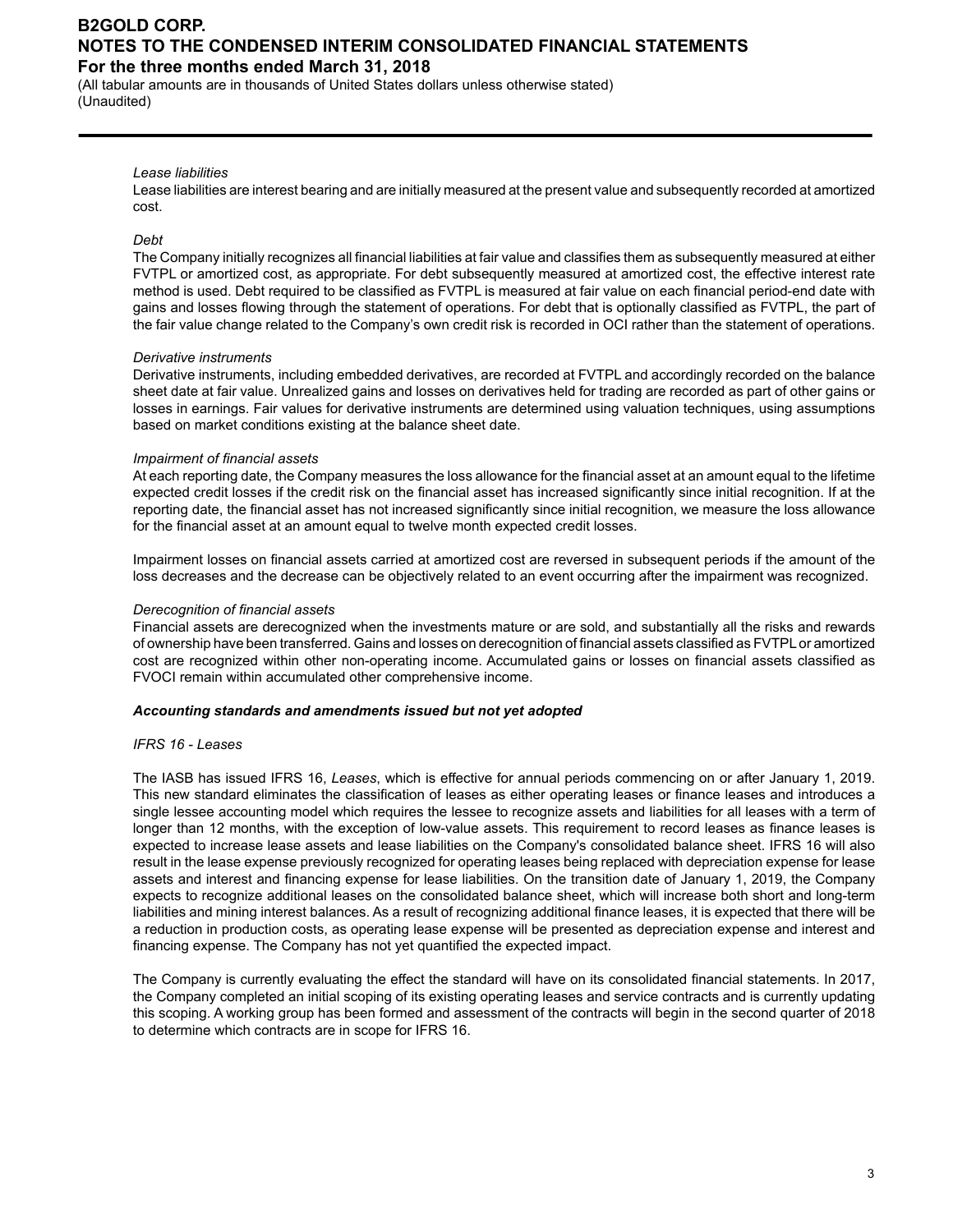(All tabular amounts are in thousands of United States dollars unless otherwise stated) (Unaudited)

#### *3 Significant accounting judgements and estimates*

#### *Ore reserve and resource estimates*

Ore reserves are estimates of the amount of ore that can be economically and legally extracted from the Company's mining properties. The Company estimates its ore reserves and mineral resources based on information compiled by appropriately qualified persons relating to the geological data on the size, depth and shape of the ore body, and requires complex geological judgments to interpret the data. The estimation of recoverable reserves is based upon factors such as estimates of foreign exchange rates, commodity prices, future capital requirements, metallurgical recoveries, permitting and production costs along with geological assumptions and judgments made in estimating the size, and grade of the ore body. Changes in the reserve or resource estimates may impact the carrying value of mining interests, mine restoration provisions, recognition of deferred tax assets, depreciation and amortization charges and royalties receivable.

#### *Impairment of long-lived assets*

Long-lived assets are tested for impairment, or reversal of a previous impairment, if there is an indicator of impairment or a subsequent reversal. Calculating the estimated recoverable amount of cash-generating units for long-lived asset requires management to make estimates and assumptions with respect to future production levels, mill recoveries, operating and capital costs in its life-of-mine plans, future metal prices, foreign exchange rates, and discount rates. Changes in any of the assumptions or estimates used in determining the recoverable amount could impact the analysis. Such changes could be material.

#### *4 Inventories*

|                          | March 31,<br>2018 | December 31,<br>2017 |
|--------------------------|-------------------|----------------------|
|                          | \$                | \$                   |
| Gold and silver bullion  | 32,886            | 47,916               |
| In-process inventory     | 12,802            | 11,464               |
| Ore stock-pile inventory | 55,285            | 55,498               |
| Materials and supplies   | 113,736           | 91,567               |
|                          | 214,709           | 206.445              |

#### *5 Long-term investments*

|                                  | March 31, 2018 |             |                         | December 31, 2017 |                            |             |                   |
|----------------------------------|----------------|-------------|-------------------------|-------------------|----------------------------|-------------|-------------------|
|                                  | Cost           | <b>AOCI</b> | <b>Fair Value</b><br>\$ | Cost<br>\$        | <b>Total</b><br>Impairment | <b>AOCI</b> | <b>Fair Value</b> |
| Calibre Mining Corp.             | 7.844          | (4,529)     | 3,315                   | 7.844             | (4,330)                    | 2,012       | 5,526             |
| RTG Mining Inc.                  | 13,400         | (11, 507)   | 1,893                   | 13,400            | (12,095)                   | 1,283       | 2,588             |
| St. Augustine Gold & Copper Ltd. | 20,193         | (18,608)    | 1,585                   | 20,193            | (18, 658)                  | 91          | 1,626             |
| Goldstone Resources Ltd.         | 20             | (17)        | 3                       | 20                | (18)                       | 2           | 4                 |
| Balance, end of period           | 41,457         | (34, 661)   | 6,796                   | 41,457            | (35, 101)                  | 3,388       | 9.744             |

The Company's long-term investments were previously classified as available-for-sale. Upon adoption of IFRS 9, the Company made the irrevocable election to present changes in the fair value of its long-term investments in OCI. This designation resulted in reclassification of a \$35 million cumulative loss (net of a \$1 million deferred income tax recovery) on the long-term investments from deficit to AOCI on January 1, 2018.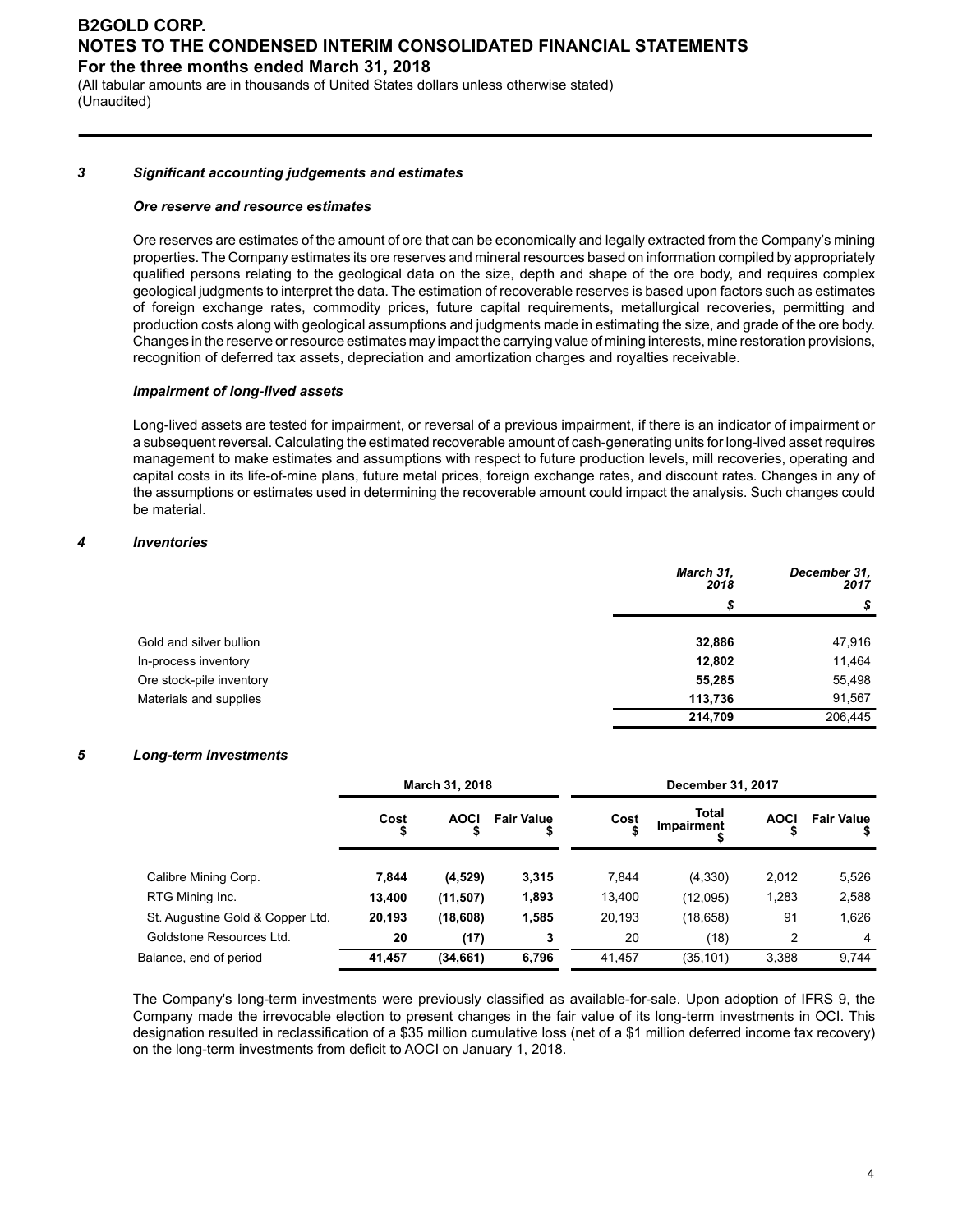(All tabular amounts are in thousands of United States dollars unless otherwise stated) (Unaudited)

#### *6 Mining interests*

|                                                                       | March 31, 2018 | December 31, 2017 |
|-----------------------------------------------------------------------|----------------|-------------------|
|                                                                       | \$             | \$                |
| Property, plant and equipment (depletable)                            |                |                   |
| Fekola Mine, Mali                                                     |                |                   |
| Cost                                                                  | 1,108,612      | 1,094,784         |
| Accumulated depreciation and depletion                                | (64, 149)      | (35, 477)         |
|                                                                       | 1,044,463      | 1,059,307         |
| Otjikoto Mine, Namibia                                                |                |                   |
| Cost                                                                  | 536,026        | 527,069           |
| Accumulated depreciation and depletion                                | (179, 707)     | (163, 153)        |
|                                                                       | 356,319        | 363,916           |
| Masbate Mine, Philippines                                             |                |                   |
| Cost, net of impairment                                               | 636,631        | 625,722           |
| Accumulated depreciation and depletion                                | (206, 255)     | (193, 925)        |
|                                                                       | 430,376        | 431,797           |
| Libertad Mine, Nicaragua                                              |                |                   |
| Cost, net of impairment                                               | 340,958        | 335,651           |
| Accumulated depreciation and depletion                                | (272, 527)     | (263, 838)        |
|                                                                       | 68,431         | 71,813            |
| Limon Mine, Nicaragua                                                 |                |                   |
| Cost, net of impairment                                               | 181,297        | 173,358           |
| Accumulated depreciation and depletion                                | (134, 692)     | (127, 740)        |
|                                                                       | 46,605         | 45,618            |
| Exploration and evaluation properties (non-depletable)                |                |                   |
| Kiaka, Burkina Faso                                                   | 70,189         | 69,989            |
| Mocoa, Colombia                                                       |                | 29,041            |
| Fekola Regional, Mali                                                 | 20,259         | 17,211            |
| Toega, Burkina Faso                                                   | 13,156         | 10,603            |
| Ondundu, Namibia                                                      | 5,575          | 5,246             |
| Other                                                                 | 20,812         | 18,881            |
|                                                                       | 129,991        | 150,971           |
| Corporate & other                                                     |                |                   |
| Office, furniture and equipment, net                                  | 677            | 711               |
|                                                                       | 2,076,862      | 2,124,133         |
| Investments in joint ventures (accounted for using the equity method) |                |                   |
| Gramalote, Colombia, net of impairment                                | 67,644         | 65,830            |
|                                                                       | 2,144,506      | 2,189,963         |

#### *Mocoa*

During the quarter ended March 31, 2018, the Company made the decision to dispose of its interest in the Mocoa property. This transaction is expected to close within the next 12 months. As a result, the property has been written down to its estimated fair value of \$11 million and impairment losses totalling \$18 million were recognized in net income during the quarter. The estimated fair value of Mocoa was based on the terms and conditions of a Letter of Intent received for the purchase of the property on February 27, 2018. Mocoa has been disclosed as an asset held for sale in the consolidated balance sheet at March 31, 2018.

#### *Fekola*

On November 30, 2017, management determined that the Fekola Mine achieved commercial production. Effective December 1, 2017, revenues and production costs relating to Fekola gold production were recorded in the statement of operations.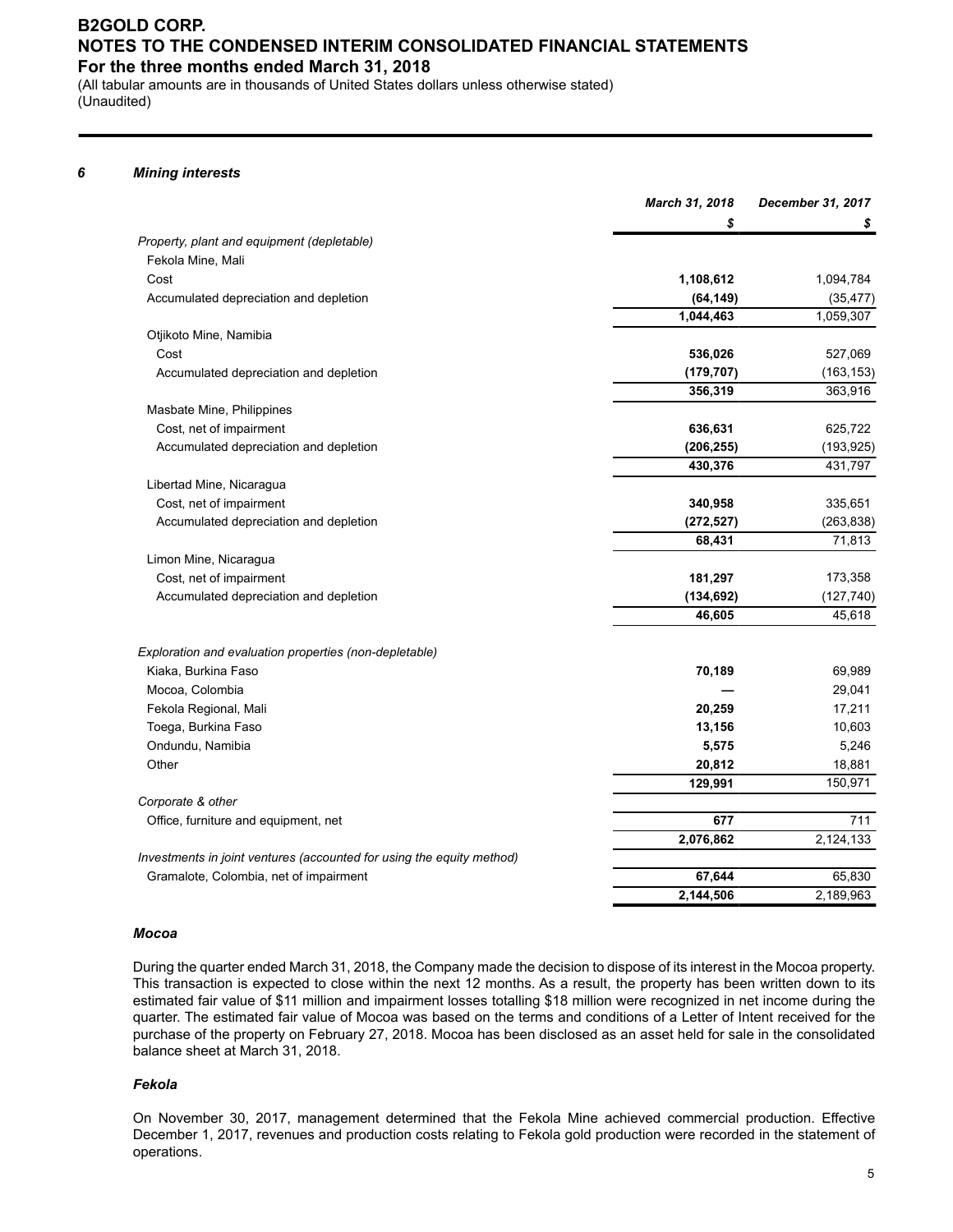(All tabular amounts are in thousands of United States dollars unless otherwise stated) (Unaudited)

> During the construction phase, the Company capitalized interest costs on its borrowings attributable to funds spent on Fekola in the amount of \$5 million for the three months ended March 31, 2017. This interest was calculated using an effective interest rate based on the Company's aggregate borrowings which includes the convertible senior subordinated notes and the revolving credit facility (Note 8). No interest was capitalized in the first quarter of 2018.

> In 2016, pursuant to applicable mining law, the Company formed a new 100% owned subsidiary company Fekola SA, which now holds the Company's interest in the Fekola Mine. Upon signing of a shareholder's agreement between the Company and the State of Mali (the "Fekola Shareholder Agreement"), the Company will contribute a 10% free carried interest to the State of Mali. The State of Mali also has the option to purchase an additional 10% of Fekola SA which it has confirmed its intent to exercise. The Company has signed a mining convention in the form required under the 2012 Mining Code (the "Fekola Convention") that relates to, among other things, the ownership, permitting, reclamation bond requirements, development, operation and taxation applicable to the Fekola Mine with the State of Mali. In August 2017 the Company finalized certain additional agreements with the State of Mali including the Fekola Shareholders Agreement and an amendment to the Fekola Mining convention to address and clarify certain issues under the 2012 Mining Code. The Fekola Mining Convention, as amended, will govern the procedural and economic parameters pursuant to which the Company will operate the Fekola Mine.

#### *7 Other assets*

|                                                | <b>March 31, 2018</b> | December 31, 2017 |
|------------------------------------------------|-----------------------|-------------------|
|                                                | S                     |                   |
| Debt service reserve accounts (Note 8)         | 15.442                | 12,918            |
| Low-grade stockpile                            | 13,145                | 11,727            |
| Loan receivable, including accrued interest    | 7,830                 | 7,718             |
| <b>Reclamation deposits</b>                    | 2,282                 | 2,353             |
| Derivative instruments at fair value (Note 11) | 2,037                 | 2,768             |
| Other                                          | 1,910                 | 2,364             |
|                                                | 42,646                | 39,848            |

#### *8 Long-term debt*

|                                                                         | March 31, 2018 | December 31, 2017 |
|-------------------------------------------------------------------------|----------------|-------------------|
|                                                                         | \$             | \$                |
| Convertible senior subordinated notes:                                  |                |                   |
| Principal amount                                                        | 258,750        | 258,750           |
| Fair value adjustment                                                   | 7,755          | 18,900            |
|                                                                         | 266,505        | 277,650           |
| Revolving credit facility:                                              |                |                   |
| Principal amount                                                        | 275,000        | 350,000           |
| Less: unamortized transaction costs                                     | (5, 438)       | (5, 851)          |
|                                                                         | 269,562        | 344,149           |
| Equipment loans/finance lease obligations:                              |                |                   |
| Fekola equipment loan facility (net of unamortized transaction costs)   | 73,010         | 50,569            |
| Otjikoto equipment loan facility (net of unamortized transaction costs) | 18,268         | 20,750            |
| Masbate equipment loan facility (net of unamortized transaction costs)  | 11,748         | 7,719             |
| Finance lease liabilities                                               | 2,523          |                   |
| Nicaraguan equipment loans                                              | 918            | 1,344             |
|                                                                         | 106,467        | 80,382            |
|                                                                         | 642,534        | 702,181           |
| Less: current portion                                                   | (299,070)      | (302,630)         |
|                                                                         | 343,464        | 399,551           |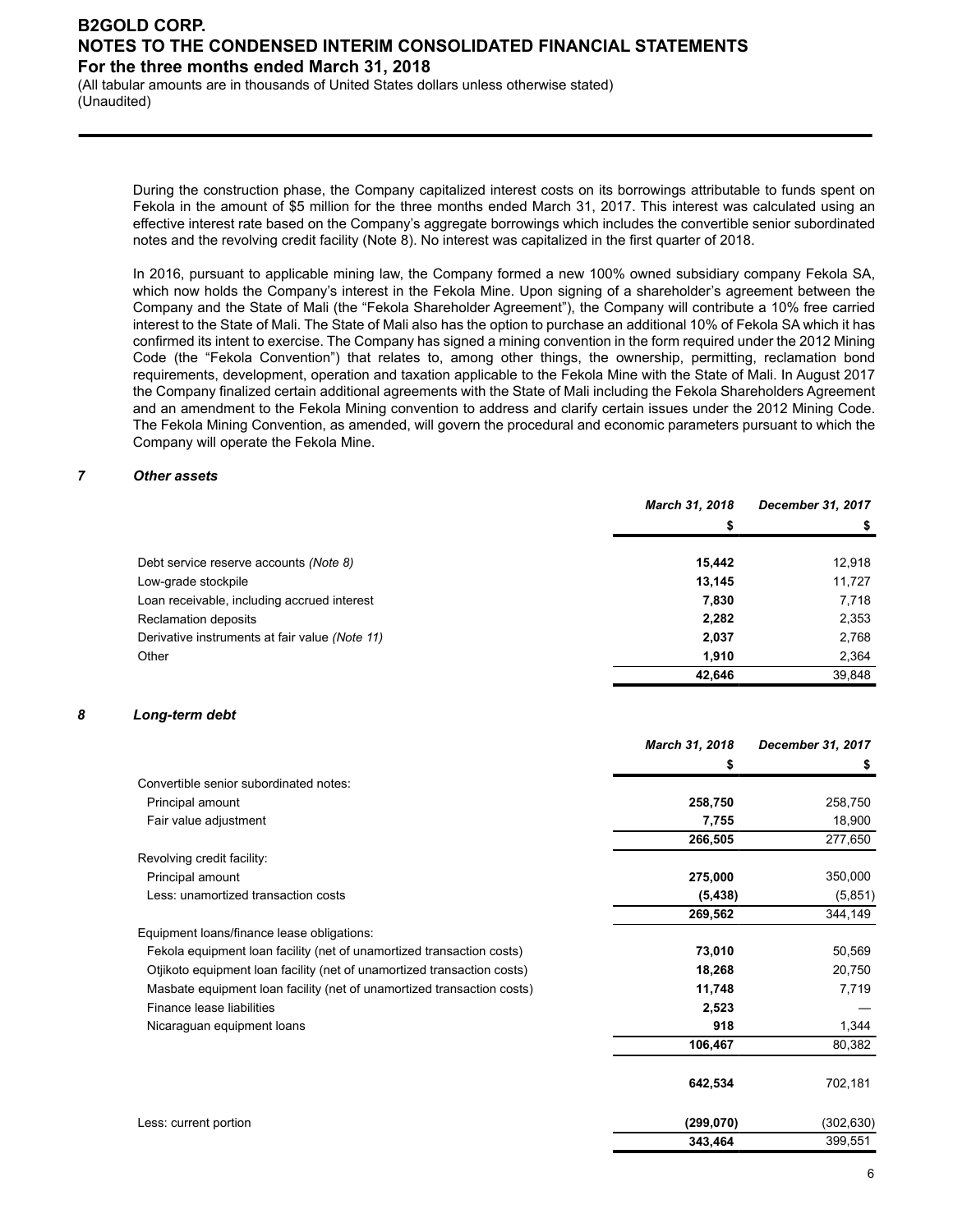(All tabular amounts are in thousands of United States dollars unless otherwise stated) (Unaudited)

#### *Convertible senior subordinated notes*

As at March 31, 2018, the fair value of the convertible senior subordinated notes ("convertible notes") was \$267 million. Upon adoption of IFRS 9, the Company was required to reflect the impact of the fair value change related to the Company's own credit risk through OCI. This change resulted in reclassification of an \$11 million cumulative loss on the convertible notes from deficit to AOCI on January 1, 2018.

The gain on fair value of convertible notes recorded in the statement of operations for the three months ended March 31, 2018 was \$11 million (2017 – loss of \$14 million ). The loss resulting from changes in the Company's credit risk recorded in OCI for the three months ended March 31, 2018 was \$0 million (2017 – nil). The change in fair value of the convertible notes recognized in the statement of operations for the three months ended March 31, 2017 was stated after reducing it by \$3 million for interest expense which was attributable to eligible expenditures on the Fekola property and capitalized to the carrying amount of the property.

#### *Revolving corporate credit facility*

During the three months ended March 31, 2018, the Company repaid \$75 million of the revolving credit facility ("RCF"). As at March 31, 2018, the Company had drawn down \$275 million under the \$500 million RCF, leaving an undrawn and available balance of \$225 million.

For three months ended March 31, 2017, the interest and financing expense relating to the RCF recognized in the statement of operations was reduced by \$2 million which was attributable to eligible expenditures on the Fekola property and capitalized to the carrying amount of the property.

The Company has provided security on the RCF in the form of a general security interest over the Company's assets and pledges creating a charge over the shares of certain of the Company's direct and indirect subsidiaries. In connection with the existing RCF, the Company must also maintain certain net tangible worth and ratios for leverage and interest coverage. As at March 31, 2018, the Company was in compliance with these debt covenants.

Subsequent to March 31, 2018, the Company repaid net \$25 million of the RCF leaving an undrawn and available balance under the RCF of \$250 million.

#### *Fekola equipment loan facility*

During the three months ended March 31, 2018, the Company drew down Euro 17 million (\$21 million equivalent) under the facility. As at March 31, 2018, Euro 5 million (\$6 million equivalent) was available for future drawdowns.

The Company is required to maintain a deposit in a debt service reserve account ("DSRA") equal at all times to the total of the principal, interest and other payments that become payable over the next six month period. At March 31, 2018, the balance in the DSRA was Euro 8 million (\$10 million equivalent, see Note 7).

#### *Masbate equipment loan facility*

During the three months ended March 31, 2018, the Company made drawdowns of \$4 million under the facility. As at March 31, 2018, \$5 million was available for future drawdowns.

#### *9 Share capital*

The Company's authorized share capital consists of an unlimited number of common shares and an unlimited number of preferred shares. As at March 31, 2018, the Company had 983,236,277 common shares outstanding, including 1,705,000 common shares being held in trust under the Company's Incentive Plan. No preferred shares were outstanding.

For the three months ended March 31, 2018, share-based payments expense, relating to the vesting of stock options, was \$3 million (2017 - \$1 million).

For the three months ended March 31, 2018, the Company issued 2 million shares for proceeds of \$4 million upon the exercise of stock options. Subsequent to March 31, 2018, 1 million shares were issued for proceeds of \$2 million upon the exercise of stock options.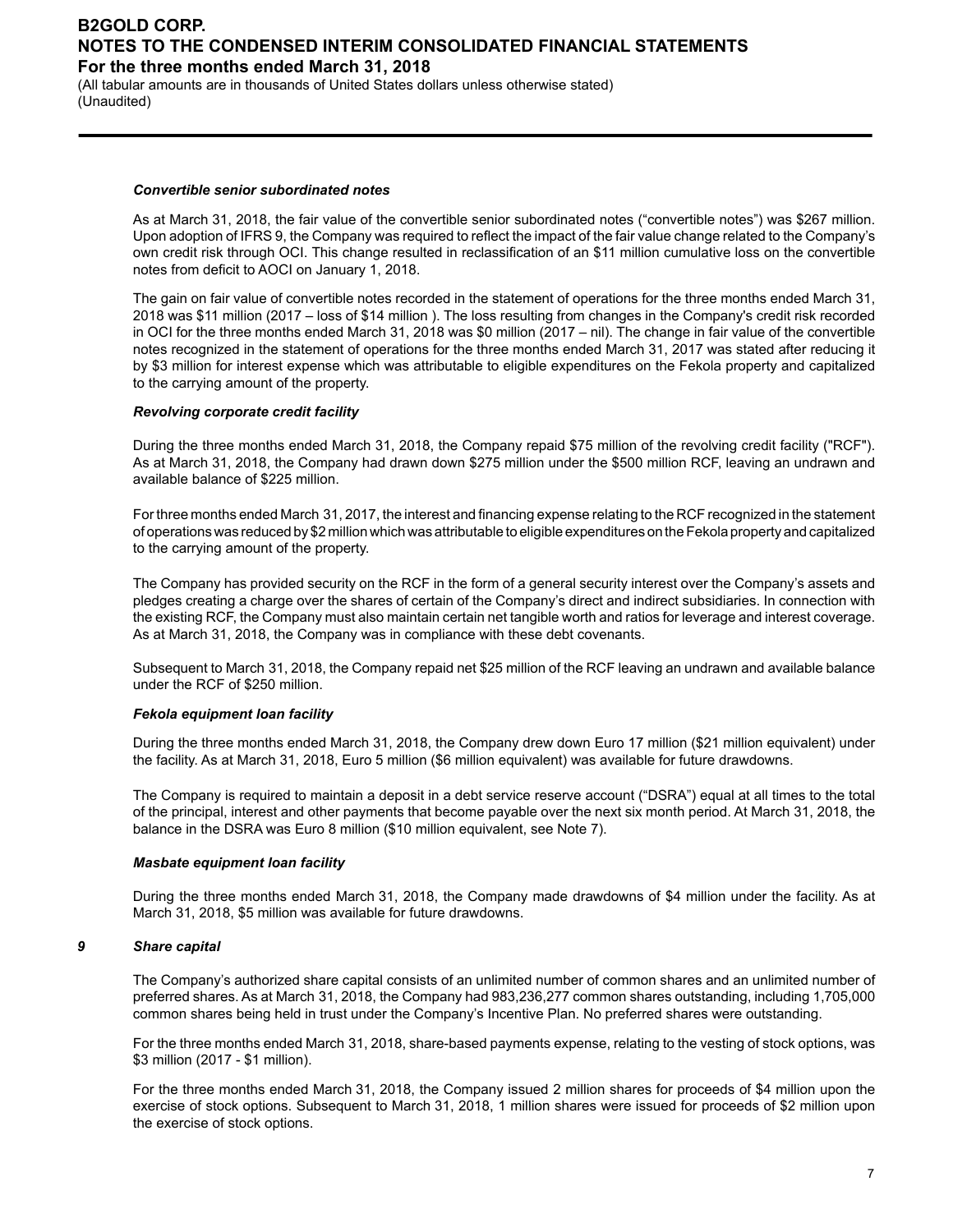(All tabular amounts are in thousands of United States dollars unless otherwise stated) (Unaudited)

> During the three months ended March 31, 2018, no stock options were granted. As at March 31, 2018, 54 million stock options were outstanding.

> For the three months ended March 31, 2018, share-based payments expense, relating to the vesting of restricted share units ("RSUs"), was \$1 million (2017 - \$0 million).

> During the three months ended March 31, 2018, no RSUs were granted. As at March 31, 2018, 1 million RSUs were outstanding.

#### *Earnings per share*

For the three months ended March 31, 2018, potential share issuances arising from any future conversion of the convertible notes are included in the calculation of diluted weighted average shares outstanding and their impact removed from diluted net income attributable to shareholders of the Company as these securities are dilutive.

The following is the calculation of diluted net income (loss) attributable to shareholders of the Company for the period:

|                                                                              | For the three<br>months ended<br>Mar. 31, 2018 | For the three<br>months ended<br>Mar. 31, 2017 |
|------------------------------------------------------------------------------|------------------------------------------------|------------------------------------------------|
| Net income (loss) for the period attributable to shareholders of the company | 56.482                                         | (5, 499)                                       |
| Dilutive impact of gain on fair value of convertible notes                   | (11.214)                                       |                                                |
| Diluted net income (loss) for the period                                     | 45.268                                         | (5, 499)                                       |

The following is the calculation of diluted weighted average number of common shares outstanding for the period:

|                                                                                | For the three<br>months ended<br>Mar. 31, 2018 | For the three<br>months ended<br>Mar. 31, 2017 |
|--------------------------------------------------------------------------------|------------------------------------------------|------------------------------------------------|
| Basic weighted average number of common shares outstanding (in<br>thousands    | 982,160                                        | 970.440                                        |
| Effect of dilutive securities                                                  |                                                |                                                |
| Convertible notes                                                              | 65,798                                         |                                                |
| Stock options                                                                  | 15,135                                         |                                                |
| Restricted share units                                                         | 439                                            |                                                |
| Diluted weighted average number of common shares outstanding (in<br>thousands) | 1,063,532                                      | 970.440                                        |
|                                                                                |                                                |                                                |

The following is the basic and diluted earnings (loss) per share:

|                                                                                |    | For the three<br>months ended<br>Mar. 31, 2018 |      | For the three<br>months ended<br>Mar. 31, 2017 |
|--------------------------------------------------------------------------------|----|------------------------------------------------|------|------------------------------------------------|
| <b>Earnings (loss) per share</b> (attributable to shareholders of the Company) |    |                                                |      |                                                |
| Basic                                                                          | S  | 0.06                                           | - 35 | (0.01)                                         |
| <b>Diluted</b>                                                                 | \$ | 0.04                                           | - 35 | (0.01)                                         |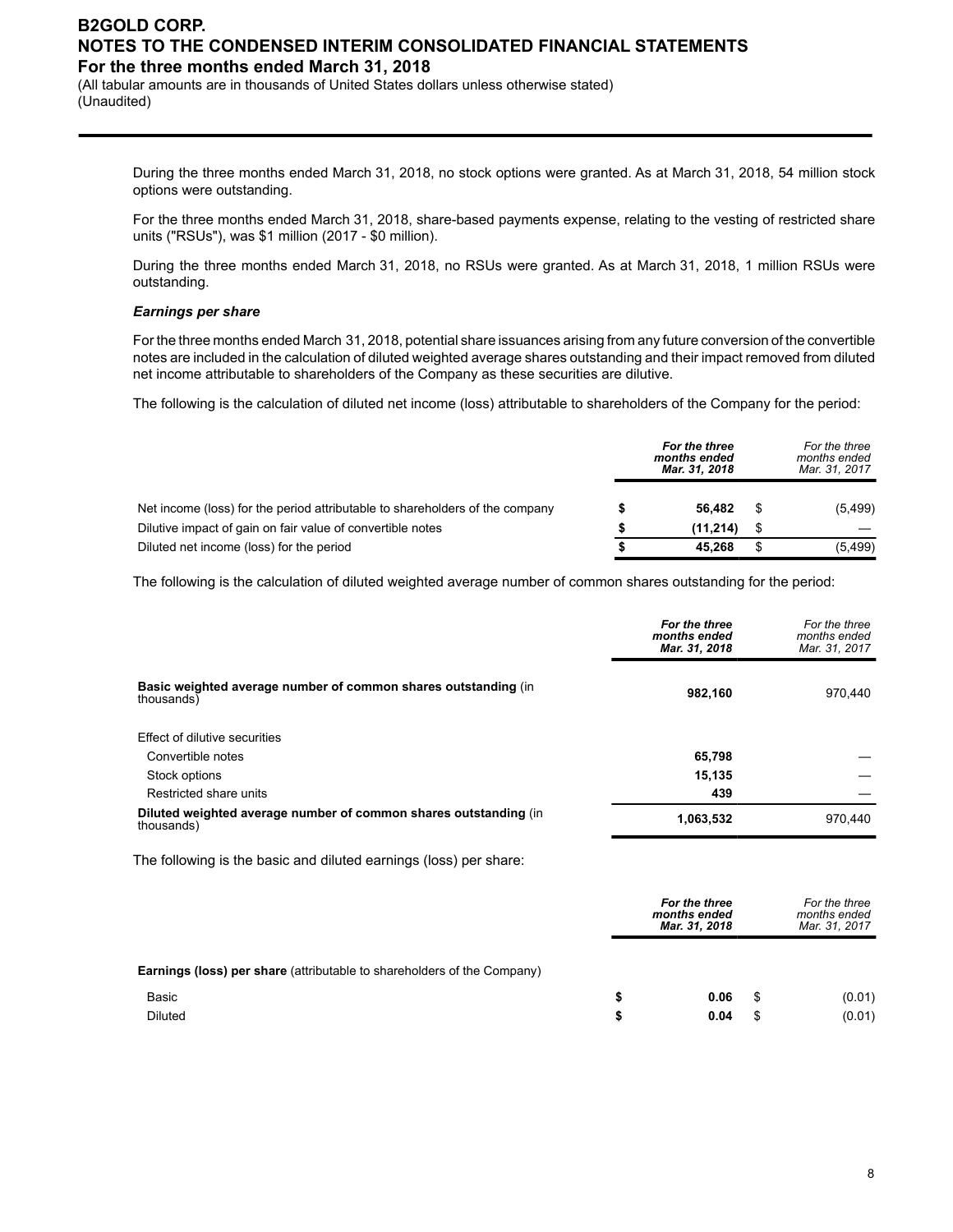(All tabular amounts are in thousands of United States dollars unless otherwise stated) (Unaudited)

#### *10 Prepaid Sales*

During the three months ended March 31, 2018, the Company delivered 12,908 ounces into contracts valued at \$15 million. As the Company physically delivers ounces into the contracts, the portion of the Prepaid Sales relating to the delivered ounces was recognized as gold revenue in the statement of operations.

As at March 31, 2018, the Company had \$75 million of outstanding contracts for the delivery of 64,007 ounces with 38,725 ounces to be delivered during 2018 and 25,282 ounces during 2019.

#### *11 Derivative Financial instruments*

#### *Gold forwards*

As at March 31, 2018, the Company had gold forward contracts with respect to the Otjikoto Mine for the delivery of 26,937 ounces during 2018, at a price of 15,044 Rand per ounce, which are recorded at FVTPL. The unrealized fair value of these contracts at March 31, 2018 was \$(2) million.

#### *Forward contracts – fuel oil, gas oil, diesel*

During the three months ended March 31, 2018, the Company entered into additional forward contracts for the purchase of 11,449,000 litres of fuel oil and 8,061,000 litres of gas oil with settlements scheduled between July 2019 and March 2020. These derivative instruments were not designated as hedges by the Company and are being recorded at FVTPL.

The following is a summary, by maturity dates, of the Company's forward contracts outstanding as at March 31, 2018:

|                      | 2018       | 2019       | 2020       | Total      |
|----------------------|------------|------------|------------|------------|
| Forward - fuel oil:  |            |            |            |            |
| Litres (thousands)   | 34,803     | 30,858     | 7,629      | 73,290     |
| Average strike price | \$<br>0.31 | \$<br>0.30 | \$<br>0.29 | \$<br>0.30 |
| Forward – gas oil:   |            |            |            |            |
| Litres (thousands)   | 18,151     | 19,383     | 4,832      | 42,366     |
| Average strike price | \$<br>0.41 | \$<br>0.43 | \$<br>0.48 | \$<br>0.43 |
| Forward - diesel:    |            |            |            |            |
| Litres (thousand)    | 2,714      | 1,399      | 47         | 4,160      |
| Average strike price | \$<br>0.42 | \$<br>0.43 | \$<br>0.41 | \$<br>0.42 |

The unrealized fair value of these contracts at March 31, 2018 was \$7 million.

#### *Interest Rate Swaps*

The Company has a series of interest swaps with a notional amount of \$100 million with settlements scheduled between April 2018 and May 2019. Under these contracts, the Company receives a floating rate equal to the 3 month United States dollar LIBOR rate and pays a fixed rate of 1.04%. These derivative instruments were not designated as hedges by the Company and are being recorded at FVTPL. The unrealized fair value of these contracts at March 31, 2018 was \$2 million.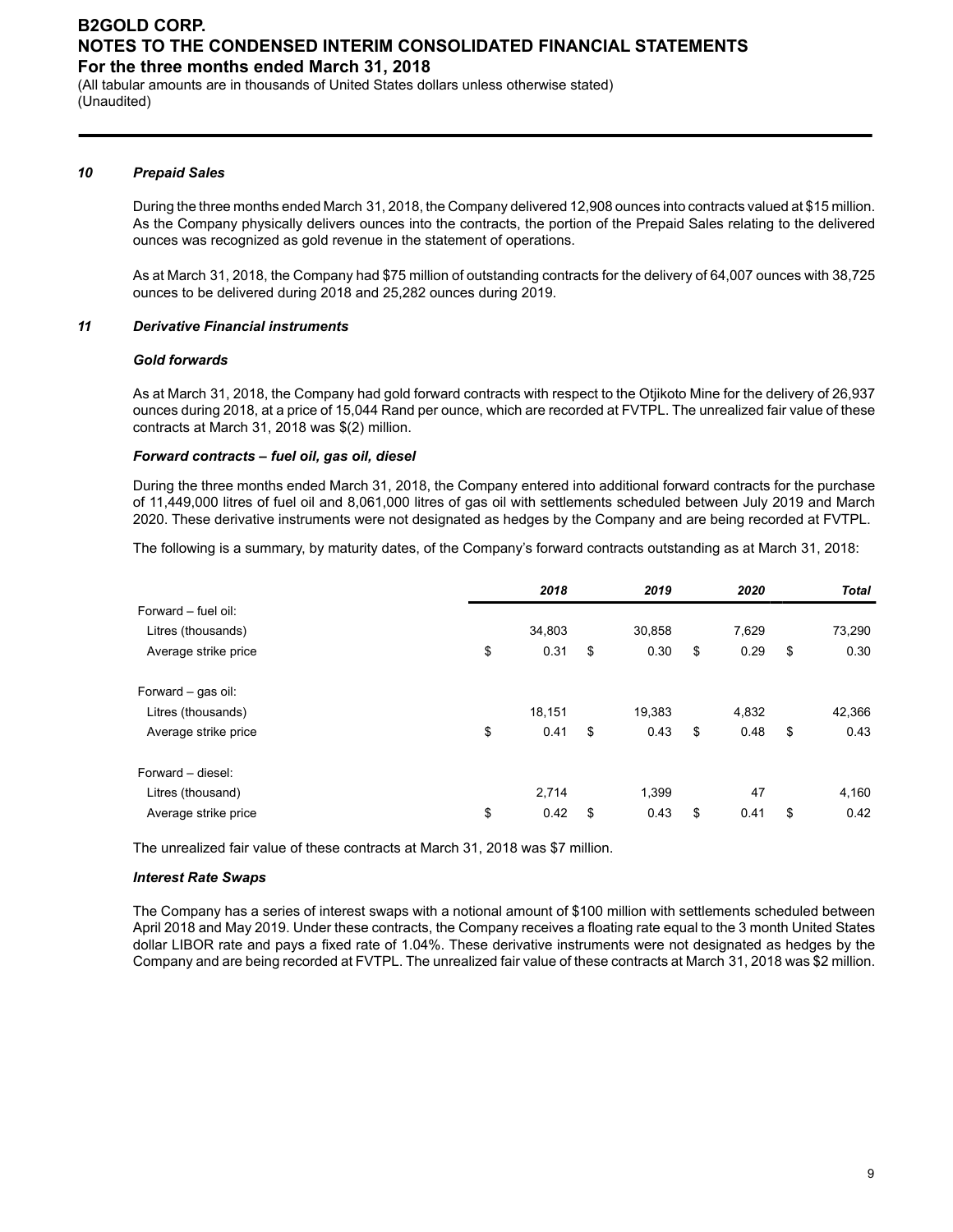(All tabular amounts are in thousands of United States dollars unless otherwise stated) (Unaudited)

#### *12 Financial Instruments*

The Company's financial assets and liabilities are classified based on the lowest level of input significant to the fair value measurement based on the fair value hierarchy:

Level 1 – quoted prices in active markets for identical assets or liabilities;

Level 2 – inputs other than quoted prices included in Level 1 that are observable for the asset or liability, either directly (i.e. as prices) or indirectly (i.e. derived from prices); and

Level 3 – inputs for the asset or liability that are not based on observable market data.

As at March 31, 2018, the Company's financial assets and liabilities that are measured and recognized at fair value on a recurring basis are categorized as follows:

|                                                | As at March 31, 2018 |            | As at December 31, 2017 |            |
|------------------------------------------------|----------------------|------------|-------------------------|------------|
|                                                | Level 1              | Level 2    | Level 1                 | Level 2    |
|                                                | S                    | ъ          |                         | S          |
| Long-term investments (Note 5)                 | 6,796                |            | 9.744                   |            |
| Convertible senior subordinated notes (Note 8) |                      | (266, 505) |                         | (277, 650) |
| Gold forward contracts (Note 11)               |                      | (2,380)    |                         | (4,952)    |
| Fuel derivative contracts (Note 11)            |                      | 6,602      |                         | 7,366      |
| Interest rate swaps (Note 11)                  |                      | 1.544      |                         | 1,246      |

The fair value of the Company's long-term investments and convertible senior subordinated notes were determined using market quotes from an active market for each investment.

The fair value of the fuel derivative contracts and gold derivative contracts was determined using prevailing market rates for instruments with similar characteristics.

The fair value of the Company's other financial instruments approximate their carrying value.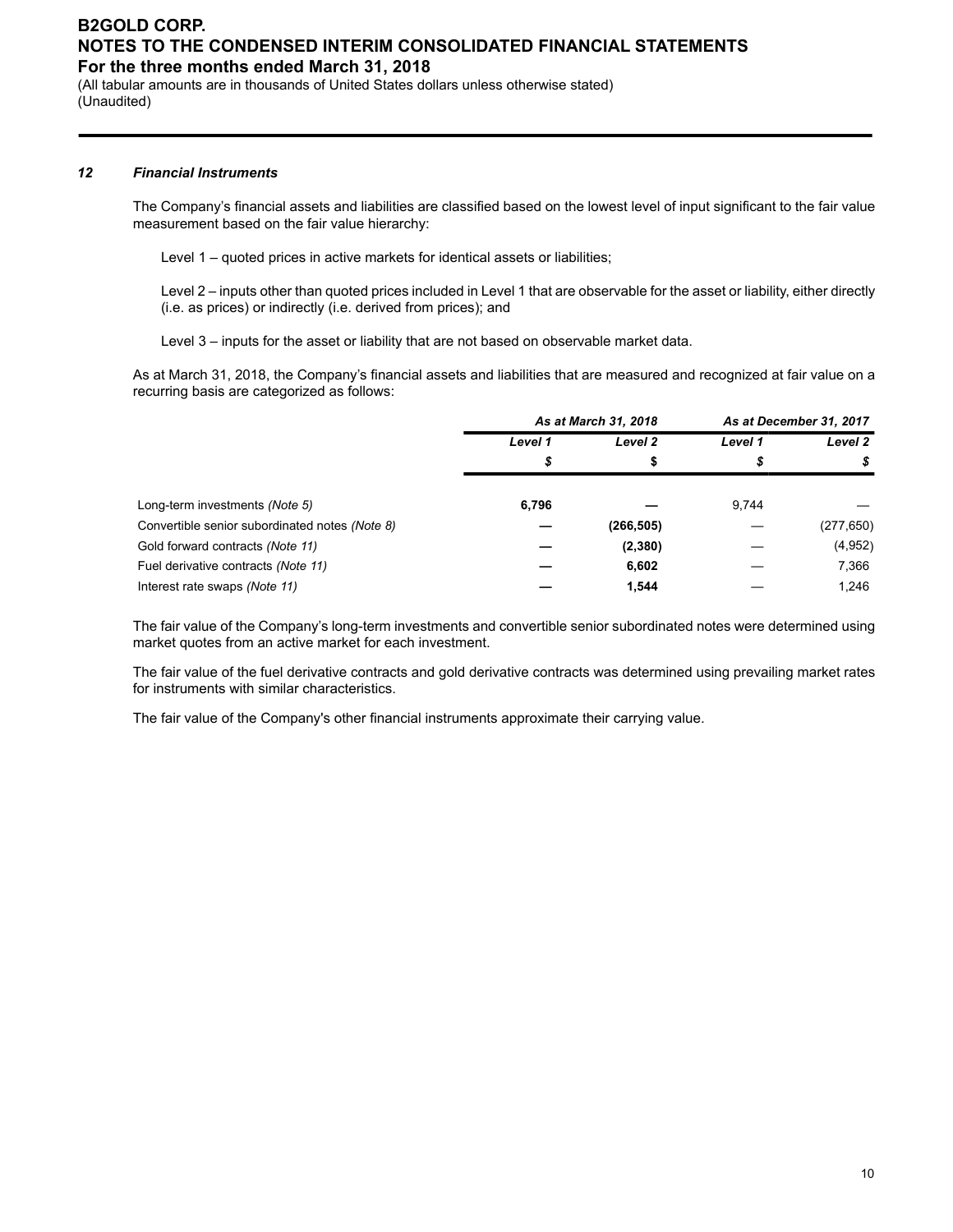(All tabular amounts are in thousands of United States dollars unless otherwise stated) (Unaudited)

#### *13 Income and other taxes*

Income tax expense differs from the amount that would result from applying the Canadian federal and provincial income tax rates to earnings from operations before taxes. These differences result from the following items:

|                                                                   | For the three<br>months ended<br>Mar. 31, 2018 | For the three<br>months ended<br>Mar. 31, 2017 |
|-------------------------------------------------------------------|------------------------------------------------|------------------------------------------------|
|                                                                   | \$                                             | S                                              |
| Consolidated income before income taxes                           | 87,959                                         | 401                                            |
| Canadian federal and provincial income tax rates                  | 27.00%                                         | 26.00%                                         |
| Income tax expense at statutory rates                             | 23,749                                         | 104                                            |
| Increase (decrease) attributable to:                              |                                                |                                                |
| Effects of different foreign statutory tax rates and tax holidays | 582                                            | (7, 397)                                       |
| Non-deductible expenditures                                       | 6,746                                          | 2,934                                          |
| Losses for which no tax benefit has been recorded                 | 7,921                                          | 4,812                                          |
| Withholding tax and minimum tax                                   | 3,427                                          | 3,026                                          |
| Change due to foreign exchange                                    | (12, 035)                                      | (1,093)                                        |
| Amounts over provided in prior years                              | 141                                            |                                                |
| Changes in estimates of deferred tax assets                       |                                                | 540                                            |
| Non-deductible portion of losses                                  |                                                | 2,032                                          |
| Income tax expense                                                | 30,531                                         | 4,958                                          |
| Current income tax, withholding and other taxes expense           | 39,479                                         | 4,760                                          |
| Deferred income tax (recovery) expense                            | (8,948)                                        | 198                                            |
| Income tax expense                                                | 30,531                                         | 4,958                                          |

Included in income tax expense for the three months ended March 31, 2018, is \$5 million related to the State of Mali's 10% priority dividend on its free carried interest in the Fekola Mine. This priority dividend is accounted for as an income tax in accordance with IAS 12 *Income Taxes.*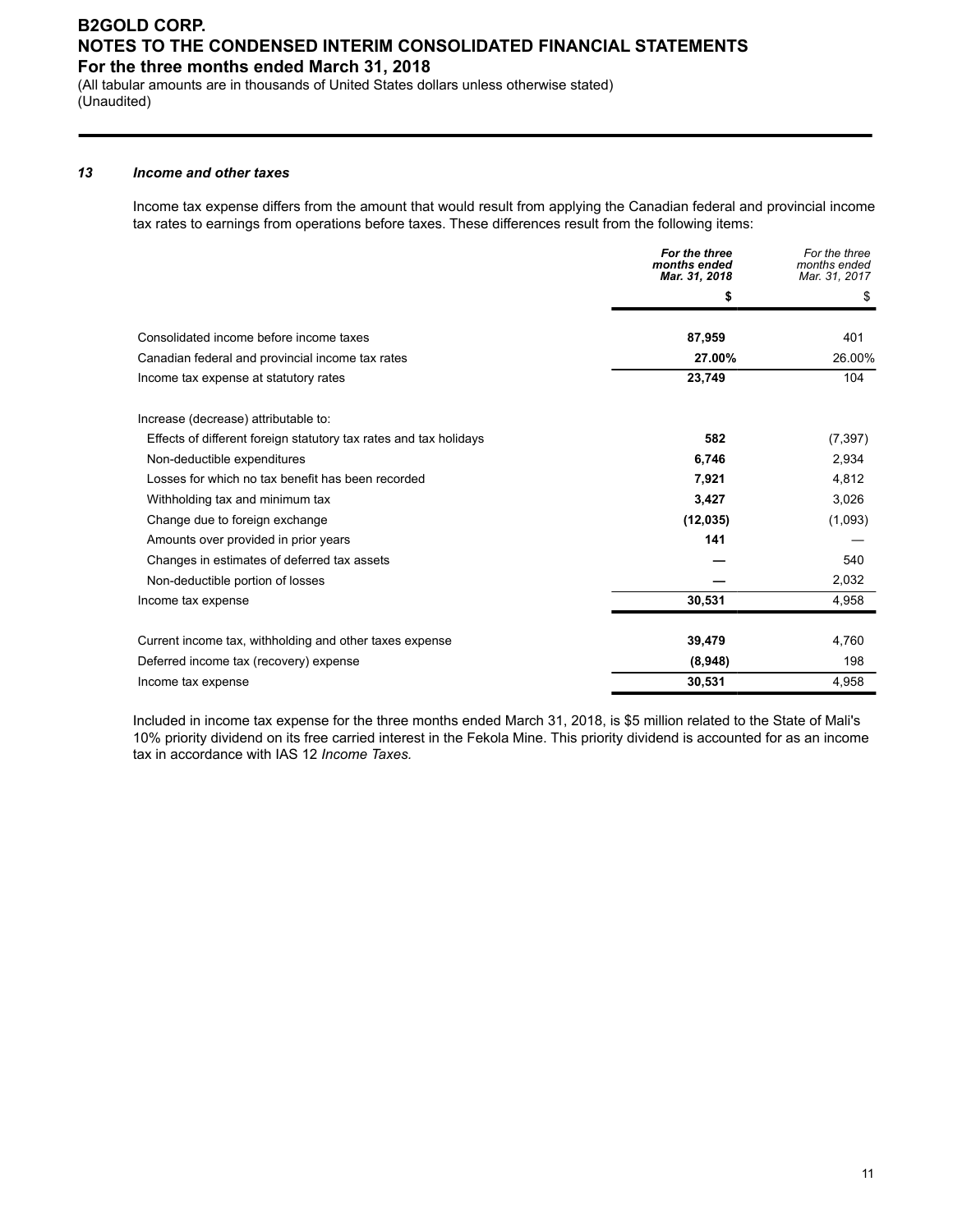(All tabular amounts are in thousands of United States dollars unless otherwise stated) (Unaudited)

#### *14 Supplementary cash flow information*

Supplementary disclosure of cash flow information is provided in the tables below:

#### *Non-cash charges (credits):*

|                                                                    | For the three<br>months ended<br>Mar. 31, 2018 | For the three<br>months ended<br>Mar. 31, 2017 |
|--------------------------------------------------------------------|------------------------------------------------|------------------------------------------------|
|                                                                    | \$                                             |                                                |
|                                                                    |                                                |                                                |
| Depreciation and depletion                                         | 81,248                                         | 36,381                                         |
| Delivery into prepaid sales (Note 10)                              | (15,000)                                       | (15,000)                                       |
| Impairment of long-lived assets (Note 6)                           | 18,186                                         |                                                |
| Unrealized (gain) loss on fair value of convertible notes (Note 8) | (11, 214)                                      | 14,456                                         |
| Share-based payments                                               | 3,994                                          | 1,601                                          |
| Unrealized (gains) losses on derivative instruments                | (2, 105)                                       | 5,337                                          |
| Write-down of mineral property interests                           |                                                | 1,439                                          |
| Write-down of long-term investments (Note 5)                       |                                                | 883                                            |
| Accretion of mine restoration provisions                           | 565                                            | 470                                            |
| Provision for non-recoverable input taxes                          | 556                                            | 578                                            |
| Deferred income tax (recovery) expense (Note 13)                   | (8,948)                                        | 198                                            |
| Other                                                              | 7,435                                          | 1,033                                          |
|                                                                    | 74,717                                         | 47,376                                         |

#### *Changes in non-cash working capital:*

|                                          | For the three<br>months ended<br>Mar. 31, 2018 | For the three<br>months ended<br>Mar. 31, 2017 |
|------------------------------------------|------------------------------------------------|------------------------------------------------|
|                                          | \$                                             | \$                                             |
| Accounts receivable and prepaids         | (1, 302)                                       | (2, 417)                                       |
| Value-added and other tax receivables    | (557)                                          | (245)                                          |
| Inventories                              | (15, 892)                                      | (7, 547)                                       |
| Accounts payable and accrued liabilities | (4,540)                                        | 1,793                                          |
| Current income and other taxes payables  | 36,101                                         | (8,545)                                        |
|                                          | 13,810                                         | (16, 961)                                      |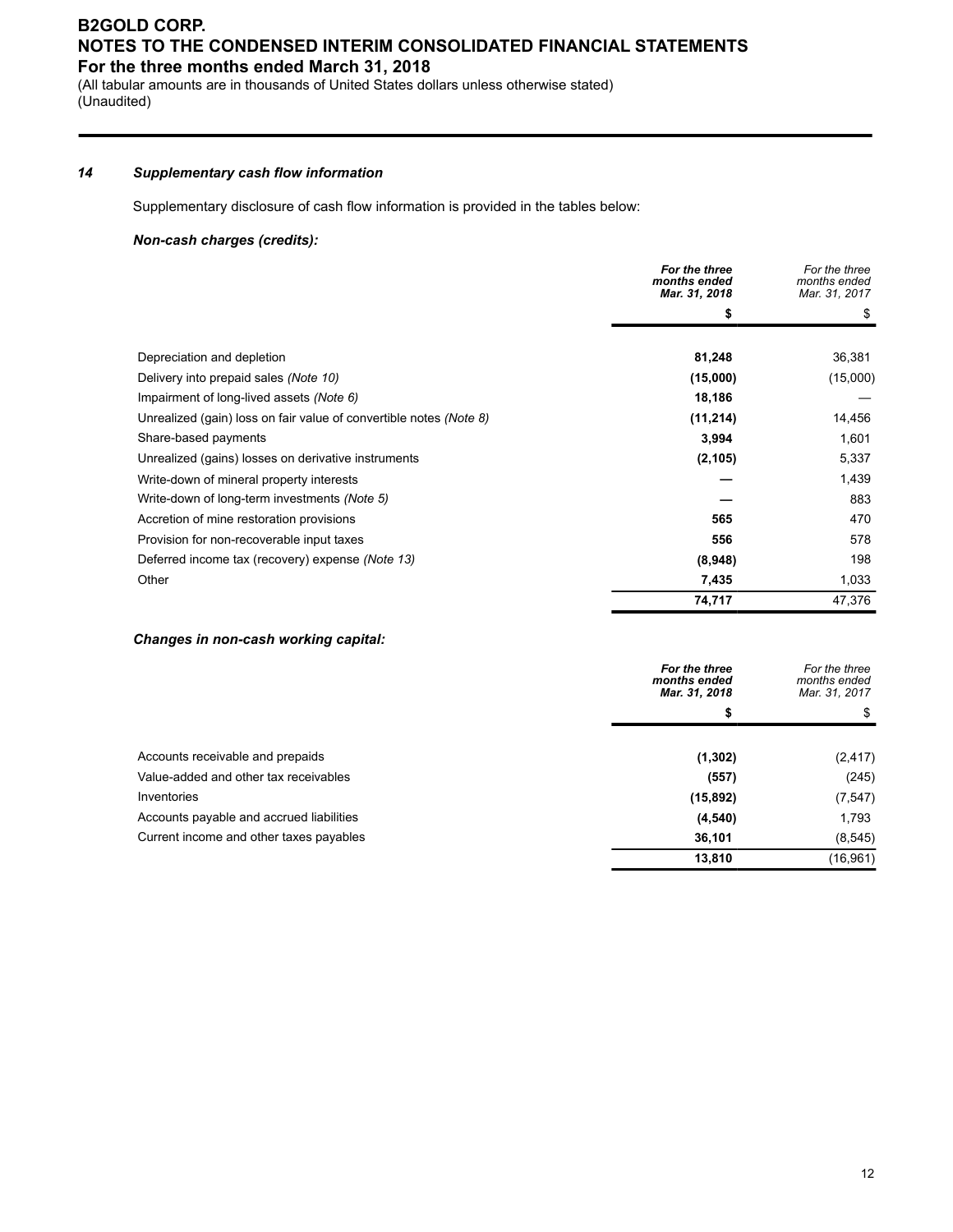(All tabular amounts are in thousands of United States dollars unless otherwise stated) (Unaudited)

#### *Other exploration and development:*

|                              | For the three<br>months ended<br>Mar. 31, 2018 | For the three<br>months ended<br>Mar. 31, 2017 |
|------------------------------|------------------------------------------------|------------------------------------------------|
|                              | \$                                             | \$                                             |
|                              |                                                |                                                |
| Masbate Mine, exploration    | (1,098)                                        | (1, 392)                                       |
| Libertad Mine, exploration   | (1, 167)                                       | (1,281)                                        |
| Limon Mine, exploration      | (1, 308)                                       | (823)                                          |
| Otjikoto Mine, exploration   | (404)                                          | (331)                                          |
| Fekola Project, exploration  | (1,985)                                        | (1, 447)                                       |
| Kiaka Project, exploration   | (153)                                          | (1,025)                                        |
| Fekola Regional, exploration | (3, 199)                                       | (1, 843)                                       |
| Toega Project, exploration   | (2, 189)                                       | (1, 127)                                       |
| Ondundu, exploration         | (329)                                          | (663)                                          |
| Other                        | (1,821)                                        | (1,081)                                        |
|                              | (13, 653)                                      | (11, 013)                                      |

#### *Non-cash investing and financing activities:*

|                                                                         | For the three<br>months ended<br>Mar. 31, 2018 | For the three<br>months ended<br>Mar. 31, 2017 |
|-------------------------------------------------------------------------|------------------------------------------------|------------------------------------------------|
|                                                                         | S                                              |                                                |
| Share-based payments, capitalized to mineral property interests         | 364                                            | 241                                            |
| Interest expense, capitalized to mineral property interests             |                                                | 4.771                                          |
| Change in current liabilities relating to mineral property expenditures | (10, 276)                                      | (5,388)                                        |
| Foreign exchange loss on Fekola equipment loan facility                 | (1, 472)                                       |                                                |

A subsidiary of the Company, Kronk Resources Inc, has \$1 million in cash and cash equivalents that is restricted for its own activities and not available for use by B2Gold.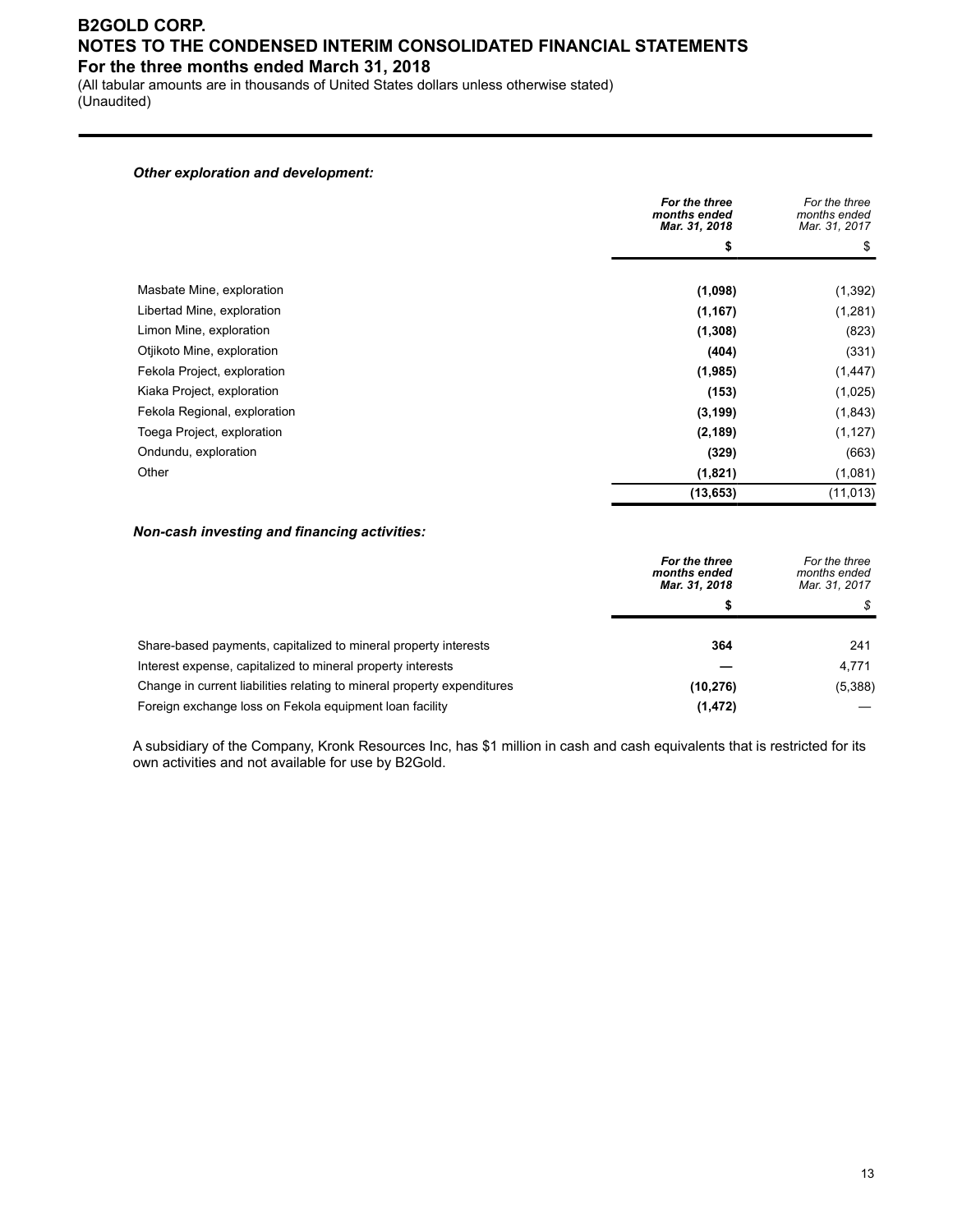(All tabular amounts are in thousands of United States dollars unless otherwise stated) (Unaudited)

#### *15 Segmented Information*

The Company's reportable operating segments include its mining operations, namely the Fekola, Otjikoto, Masbate, Libertad, and Limon mines. The "Other Mineral Properties" segment consists of the Company's interests in mineral properties which are at various stages of exploration and development. The "Corporate and Other" segment includes corporate operations.

The Company's segments are summarized in the following tables:

|                           | For the three months ended March 31, 2018 |                  |                        |                  |               |                                              |                      |              |  |
|---------------------------|-------------------------------------------|------------------|------------------------|------------------|---------------|----------------------------------------------|----------------------|--------------|--|
|                           | Fekola<br>Mine                            | Otjikoto<br>Mine | <b>Masbate</b><br>Mine | Libertad<br>Mine | Limon<br>Mine | <b>Other</b><br>Mineral<br><b>Properties</b> | Corporate<br>& Other | <b>Total</b> |  |
|                           | \$                                        | \$               | \$                     | \$               | \$            | \$                                           | \$                   | \$           |  |
|                           |                                           |                  |                        |                  |               |                                              |                      |              |  |
| External gold revenue     | 163.280                                   | 57.035           | 80.136                 | 21.959           | 6,878         |                                              | 15.000               | 344,288      |  |
| Intersegment gold revenue |                                           |                  |                        | 2,878            | 14.414        |                                              | (17, 292)            |              |  |
| <b>Production costs</b>   | 33.132                                    | 23,494           | 33,241                 | 19,296           | 13,135        |                                              |                      | 122,298      |  |
| Depreciation & depletion  | 32.601                                    | 17,518           | 13,388                 | 8,006            | 9,735         |                                              | 63                   | 81,311       |  |
| Net income (loss)         | 58.919                                    | 11.486           | 16,954                 | (5, 413)         | (3,264)       | (18, 618)                                    | (2,636)              | 57,428       |  |
| Capital expenditures      | 23.072                                    | 11,780           | 12,935                 | 5,782            | 7,288         | 10,127                                       | 31                   | 71,015       |  |
| Total assets              | 1.235.778                                 | 447.357          | 518.060                | 106.752          | 74.209        | 210.285                                      | 95.190               | 2,687,631    |  |

|                           | For the three months ended March 31, 2017 |                                   |                               |                         |                      |                                              |                      |              |  |
|---------------------------|-------------------------------------------|-----------------------------------|-------------------------------|-------------------------|----------------------|----------------------------------------------|----------------------|--------------|--|
|                           | Fekola<br><b>Mine</b>                     | <b>Otiikoto</b><br><b>Project</b> | <b>Masbate</b><br><b>Mine</b> | Libertad<br><b>Mine</b> | Limon<br><b>Mine</b> | <b>Other</b><br>Mineral<br><b>Properties</b> | Corporate<br>& Other | <b>Total</b> |  |
|                           | \$                                        | \$                                | \$                            | \$                      | \$                   | \$                                           | \$                   | \$           |  |
| External gold revenue     |                                           | 47,677                            | 59.979                        | 22,246                  | 1,354                |                                              | 15,000               | 146,256      |  |
| Intersegment gold revenue |                                           |                                   |                               | 8,825                   | 7,051                |                                              | (15, 876)            |              |  |
| Production costs          |                                           | 15.241                            | 24.979                        | 19,879                  | 6,948                |                                              | —                    | 67,047       |  |
| Depreciation & depletion  |                                           | 13,230                            | 8,380                         | 10,462                  | 4,309                |                                              | 46                   | 36,427       |  |
| Net income (loss)         | 463                                       | 6.089                             | 19,856                        | (3,868)                 | (5, 192)             | 290                                          | (22, 195)            | (4, 557)     |  |
| Capital expenditures      | 69.257                                    | 12.883                            | 16.346                        | 4,873                   | 4.154                | 8.324                                        | 26                   | 115,863      |  |
| Total assets              | 1.013.350                                 | 471.836                           | 493.460                       | 107.874                 | 64.914               | 186.941                                      | 60.878               | 2.399.253    |  |

#### *For the three months ended March 31, 2017*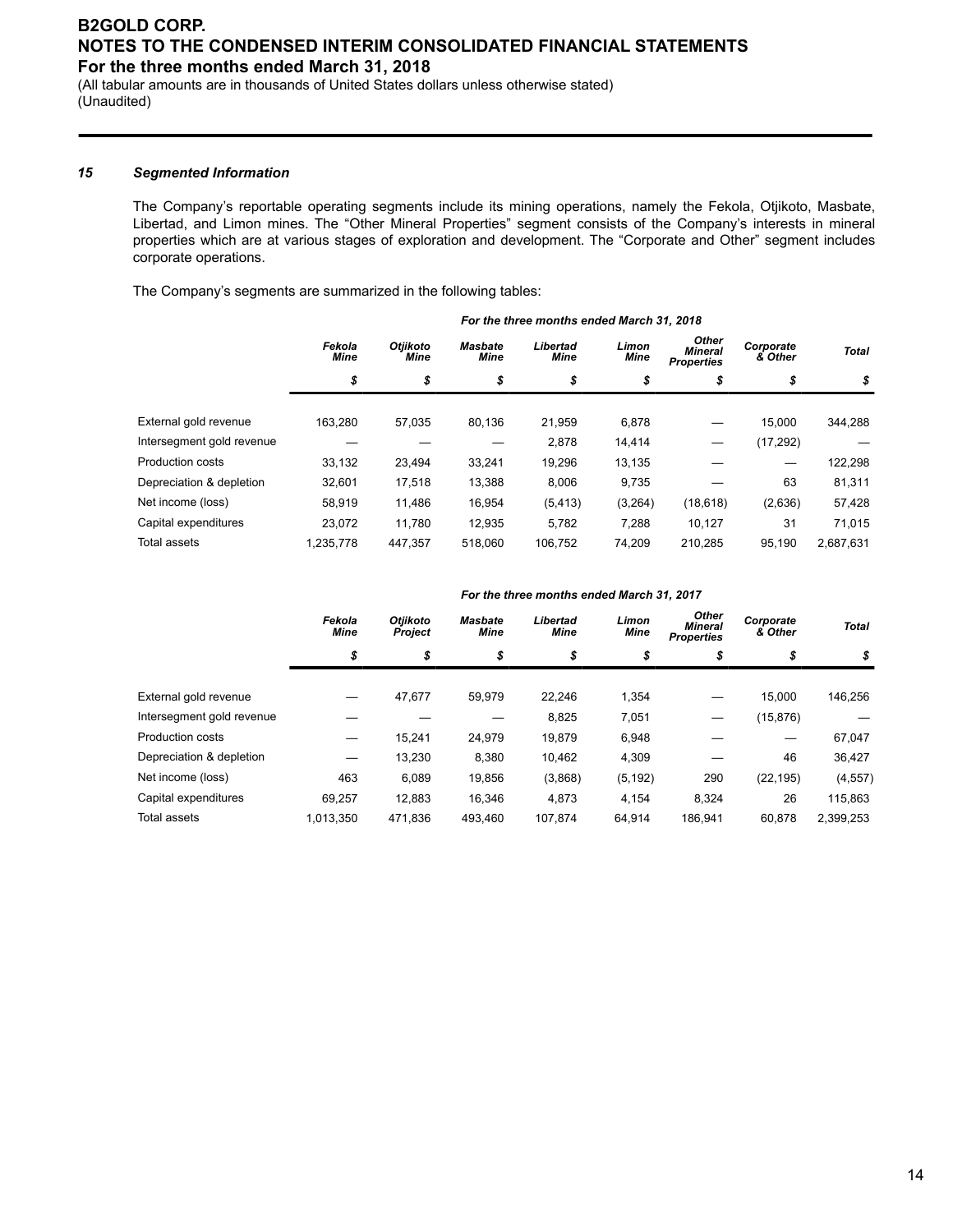(All tabular amounts are in thousands of United States dollars unless otherwise stated) (Unaudited)

The Company's mining interests are located in the following geographical locations:

|                  | March 31, 2018 | December 31, 2017 |  |
|------------------|----------------|-------------------|--|
|                  | \$             | \$                |  |
| Mining interests |                |                   |  |
| Mali             | 1,069,894      | 1,081,364         |  |
| Philippines      | 430,376        | 431,797           |  |
| Namibia          | 362,516        | 369,763           |  |
| Nicaragua        | 119,409        | 121,671           |  |
| Colombia         | 67,644         | 94,871            |  |
| Burkina Faso     | 89,236         | 85,676            |  |
| Finland          | 3,560          | 2,991             |  |
| Canada           | 677            | 711               |  |
| Other            | 1,194          | 1,119             |  |
|                  | 2,144,506      | 2,189,963         |  |

#### *16 Commitments*

As at March 31, 2018, the Company had the following commitments (in addition to those disclosed elsewhere in these financial statements):

- For payments of \$6 million for the plant upgrade and \$2 million for mobile equipment at the Masbate Mine, all of which is expected to be incurred in 2018.
- For payments of \$3 million for mobile equipment and \$1 million for mining software at the Fekola Mine, all of which is expected to be incurred in 2018.
- For payments of \$1 million for construction of a Solar Plant at the Otjikoto Mine, all of which is expected to be incurred in 2018.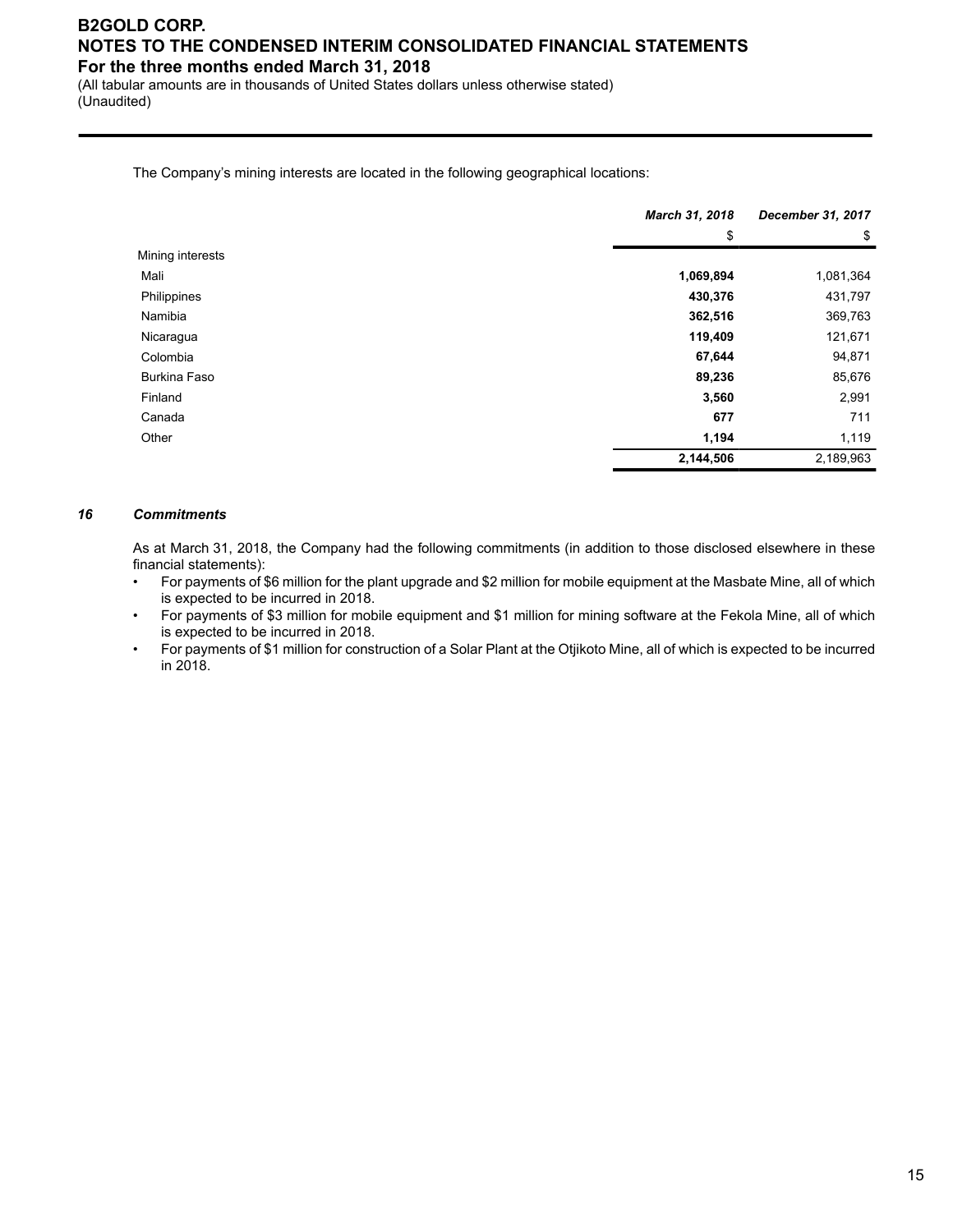# **B2GOLD CORP. MINING INTERESTS SCHEDULE (NOTE 17)**

### **For the three months ended March 31, 2018**

(All tabular amounts are in thousands of United States dollars) (Unaudited)

|                                                                       | Cost                               |                                 |                          |                   |                                    | <b>Accumulated depreciation</b>    |                     |                          |                                    | Net carrying value |                                       |
|-----------------------------------------------------------------------|------------------------------------|---------------------------------|--------------------------|-------------------|------------------------------------|------------------------------------|---------------------|--------------------------|------------------------------------|--------------------|---------------------------------------|
|                                                                       | <b>Balance</b> at<br>Dec. 31, 2017 | <b>Additions</b>                | Disposals/<br>write-offs | <b>Reclass</b>    | <b>Balance at</b><br>Mar. 31. 2018 | <b>Balance at</b><br>Dec. 31, 2017 | <b>Depreciation</b> | Disposals/<br>write-offs | <b>Balance at</b><br>Mar. 31, 2018 | 2018               | As at Mar. 31, As at Dec. 31,<br>2017 |
|                                                                       | \$                                 | \$.                             | \$                       | \$                | \$                                 | \$.                                | \$                  | \$                       | \$                                 | \$                 | \$                                    |
| Property, plant and equipment (depletable)                            |                                    |                                 |                          |                   |                                    |                                    |                     |                          |                                    |                    |                                       |
| Fekola                                                                | 1,094,784                          | 13,828                          | —                        |                   | 1,108,612                          | (35, 477)                          | (28, 672)           |                          | (64, 149)                          | 1,044,463          | 1,059,307                             |
| Otjikoto                                                              | 527,069                            | 8,973                           | (16)                     |                   | 536,026                            | (163, 153)                         | (16, 563)           | 9                        | (179, 707)                         | 356,319            | 363,916                               |
| Masbate                                                               | 625,722                            | 11,360                          | (451)                    | -                 | 636,631                            | (193, 925)                         | (12, 781)           | 451                      | (206, 255)                         | 430,376            | 431,797                               |
| Libertad                                                              | 335,651                            | 5,332                           | (25)                     | –                 | 340,958                            | (263, 838)                         | (8,708)             | 19                       | (272, 527)                         | 68,431             | 71,813                                |
| Limon                                                                 | 173,358                            | 7,939                           | $\overline{\phantom{0}}$ | $\hspace{0.05cm}$ | 181,297                            | (127, 740)                         | (6,952)             | $\hspace{0.05cm}$        | (134, 692)                         | 46,605             | 45,618                                |
|                                                                       | 2,756,584                          | 47,432                          | (492)                    | $\hspace{0.05cm}$ | 2,803,524                          | (784, 133)                         | (73, 676)           | 479                      | (857, 330)                         | 1,946,194          | 1,972,451                             |
| Exploration & evaluation properties (non-depletable)                  |                                    |                                 |                          |                   |                                    |                                    |                     |                          |                                    |                    |                                       |
| Kiaka                                                                 | 69,989                             | 200                             |                          |                   | 70,189                             |                                    |                     |                          |                                    | 70,189             | 69,989                                |
| Mocoa                                                                 | 29,041                             | $\hspace{0.1mm}-\hspace{0.1mm}$ | (18, 186)                | (10, 855)         |                                    |                                    |                     |                          |                                    |                    | 29,041                                |
| Fekola Regional                                                       | 17,211                             | 3,048                           |                          |                   | 20,259                             |                                    |                     |                          |                                    | 20,259             | 17,211                                |
| Toega                                                                 | 10,603                             | 2,553                           |                          | -                 | 13,156                             |                                    |                     |                          |                                    | 13,156             | 10,603                                |
| Ondundu                                                               | 5,246                              | 329                             | --                       |                   | 5,575                              | --                                 | –                   |                          |                                    | 5,575              | 5,246                                 |
| Other                                                                 | 18,881                             | 1,931                           |                          |                   | 20,812                             | —                                  |                     |                          | —                                  | 20,812             | 18,881                                |
|                                                                       | 150,971                            | 8,061                           | (18, 186)                | (10, 855)         | 129,991                            | $\overline{\phantom{0}}$           | —                   |                          | $\overline{\phantom{0}}$           | 129,991            | 150,971                               |
| Corporate                                                             |                                    |                                 |                          |                   |                                    |                                    |                     |                          |                                    |                    |                                       |
| Office, furniture & equipment                                         | 2,264                              | 31                              | —                        |                   | 2,295                              | (1, 553)                           | (65)                |                          | (1,618)                            | 677                | 711                                   |
|                                                                       | 2,909,819                          | 55,524                          | (18, 678)                | (10, 855)         | 2,935,810                          | (785, 686)                         | (73, 741)           | 479                      | (858, 948)                         | 2,076,862          | 2,124,133                             |
| Investments in joint ventures (accounted for using the equity method) |                                    |                                 |                          |                   |                                    |                                    |                     |                          |                                    |                    |                                       |
| Gramalote                                                             | 65,830                             | 1,814                           | —                        |                   | 67,644                             |                                    | —                   |                          |                                    | 67,644             | 65,830                                |
|                                                                       | 2.975.649                          | 57.338                          | (18, 678)                | (10, 855)         | 3,003,454                          | (785, 686)                         | (73, 741)           | 479                      | (858, 948)                         | 2,144,506          | 2,189,963                             |